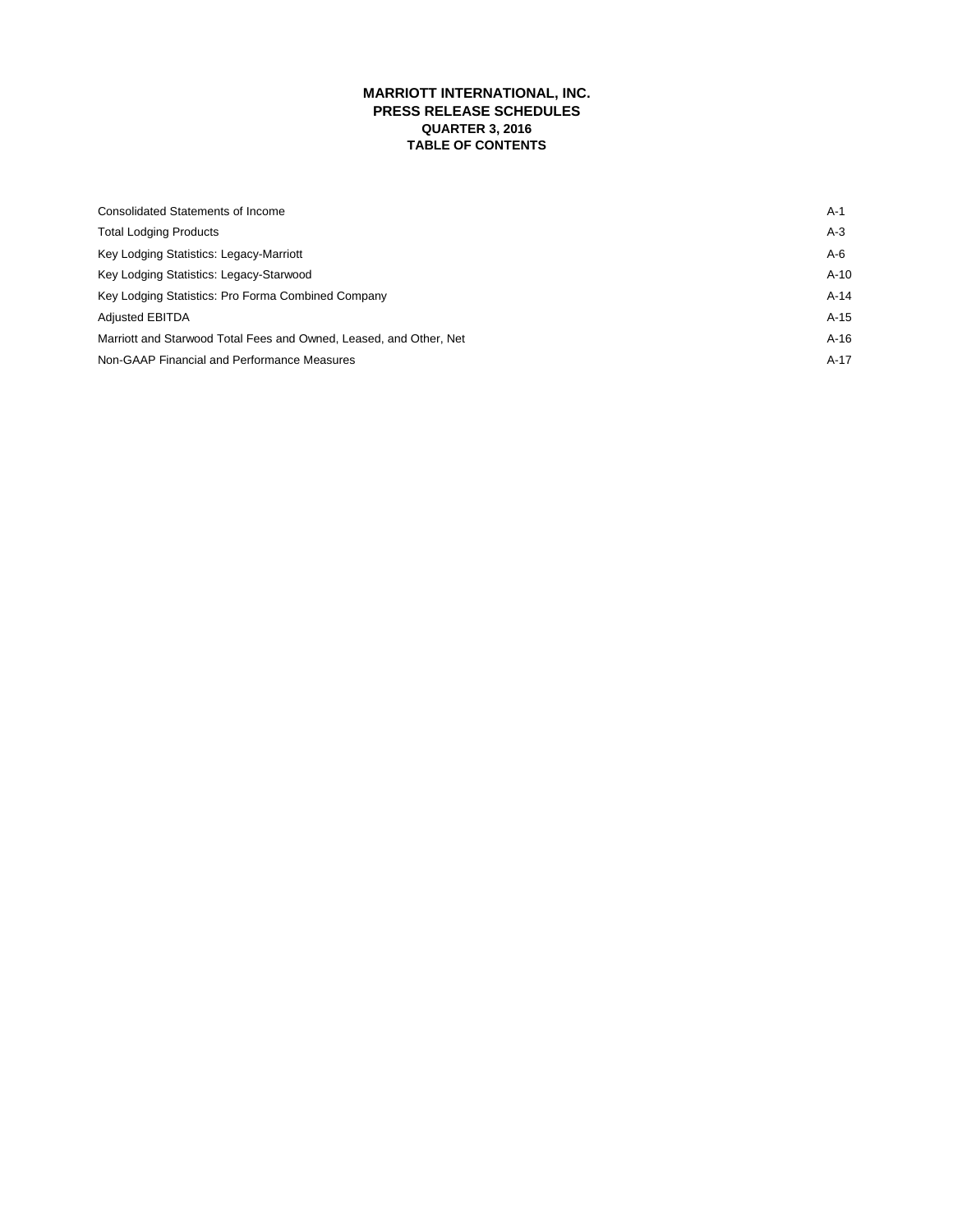### **MARRIOTT INTERNATIONAL, INC. CONSOLIDATED STATEMENTS OF INCOME THIRD QUARTER 2016 AND 2015**

(in millions except per share amounts, unaudited)

|                                                 | <b>As Reported</b><br><b>Three Months Ended</b><br>September 30, 2016 | Less:<br>Merger-Related<br>Costs <sup>8</sup> | Less:<br><b>Starwood Results</b><br><b>Eight Days Ended</b><br>September 30, 2016 <sup>8</sup> | As Adjusted **<br><b>Three Months Ended</b><br>September 30, 2016 | <b>As Reported</b><br><b>Three Months Ended</b><br>September 30, 2015 | Percent<br>Better/(Worse)<br>Reported 2016 vs. 2015 | Percent<br>Better/(Worse)<br>Adjusted 2016 vs. 2015 |
|-------------------------------------------------|-----------------------------------------------------------------------|-----------------------------------------------|------------------------------------------------------------------------------------------------|-------------------------------------------------------------------|-----------------------------------------------------------------------|-----------------------------------------------------|-----------------------------------------------------|
| <b>REVENUES</b>                                 |                                                                       |                                               |                                                                                                |                                                                   |                                                                       |                                                     |                                                     |
| Base management fees                            | 180<br>\$                                                             | \$                                            | \$<br>8                                                                                        | 172<br>\$                                                         | \$<br>170                                                             | 6                                                   |                                                     |
| Franchise fees                                  | 250                                                                   |                                               |                                                                                                | 242                                                               | 227                                                                   | 10                                                  | $\overline{7}$                                      |
| Incentive management fees                       | 81                                                                    |                                               |                                                                                                | 77                                                                | 68                                                                    | 19                                                  | 13                                                  |
| <b>Total Fees</b>                               | 511                                                                   |                                               | 20                                                                                             | 491                                                               | 465                                                                   | 10                                                  | 6                                                   |
| Owned, leased, and other revenue <sup>1</sup>   | 279                                                                   |                                               | 30                                                                                             | 249                                                               | 229                                                                   | 22                                                  | 9                                                   |
| Cost reimbursements <sup>2</sup>                | 3,152                                                                 |                                               | 118                                                                                            | 3,034                                                             | 2,884                                                                 | 9                                                   | 5                                                   |
| <b>Total Revenues</b>                           | 3,942                                                                 |                                               | 168                                                                                            | 3,774                                                             | 3,578                                                                 | 10                                                  | 5                                                   |
| OPERATING COSTS AND EXPENSES                    |                                                                       |                                               |                                                                                                |                                                                   |                                                                       |                                                     |                                                     |
| Owned, leased, and other - direct <sup>3</sup>  | 194                                                                   |                                               | 18                                                                                             | 176                                                               | 175                                                                   | (11)                                                | (1)                                                 |
| Reimbursed costs                                | 3,152                                                                 |                                               | 118                                                                                            | 3,034                                                             | 2,884                                                                 | (9)                                                 | (5)                                                 |
| Depreciation, amortization, and other 4         |                                                                       | 36                                            | 4                                                                                              | 32                                                                | 31                                                                    | (16)                                                | (3)                                                 |
| Merger-related costs and charges                | 228                                                                   | 228                                           |                                                                                                |                                                                   |                                                                       | $\star$                                             | $\sim$                                              |
| General, administrative, and other <sup>5</sup> | 161                                                                   |                                               | $\overline{7}$                                                                                 | 154                                                               | 149                                                                   | (8)                                                 | (3)                                                 |
| <b>Total Expenses</b>                           | 3,771                                                                 | 228                                           | 147                                                                                            | 3,396                                                             | 3,239                                                                 | (16)                                                | (5)                                                 |
| <b>OPERATING INCOME / (LOSS)</b>                | 171                                                                   | (228)                                         | 21                                                                                             | 378                                                               | 339                                                                   | (50)                                                | 12                                                  |
| Gains (losses) and other income, net 6          |                                                                       | 3                                             | (1)                                                                                            | 4                                                                 |                                                                       | $\star$                                             | $\star$                                             |
| Interest expense                                |                                                                       | (55)<br>(9)                                   | (1)                                                                                            | (45)                                                              | (43)                                                                  | (28)                                                | (5)                                                 |
| Interest income                                 |                                                                       | 9                                             |                                                                                                | 9                                                                 | 5                                                                     | 80                                                  | 80                                                  |
| Equity in earnings <sup>7</sup>                 |                                                                       | 3                                             |                                                                                                | $\mathcal{P}$                                                     | 8                                                                     | (63)                                                | (75)                                                |
| <b>INCOME / (LOSS) BEFORE INCOME TAXES</b>      | 131                                                                   | (237)                                         | 20                                                                                             | 348                                                               | 309                                                                   | (58)                                                | 13                                                  |
| (Provision) benefit for income taxes            |                                                                       | (61)<br>58                                    | (6)                                                                                            | (113)                                                             | (99)                                                                  | 38                                                  | (14)                                                |
| <b>NET INCOME / (LOSS)</b>                      |                                                                       | 70<br>(179)<br>-9                             | 14<br>-\$                                                                                      | 235<br>- \$                                                       | 210<br>- \$                                                           | (67)                                                | 12                                                  |
| <b>EARNINGS PER SHARE</b>                       |                                                                       |                                               |                                                                                                |                                                                   |                                                                       |                                                     |                                                     |
| Earnings per share - basic                      | 0.26                                                                  |                                               |                                                                                                | 0.92                                                              | 0.80<br>- \$                                                          | (68)                                                | 15                                                  |
| Earnings per share - diluted                    | 0.26                                                                  |                                               |                                                                                                | 0.91                                                              | 0.78                                                                  | (67)                                                | 17                                                  |
| <b>Basic Shares</b>                             | 266.2                                                                 |                                               |                                                                                                | 254.5                                                             | 262.2                                                                 |                                                     |                                                     |
| <b>Diluted Shares</b>                           | 270.5                                                                 |                                               |                                                                                                | 258.7                                                             | 267.3                                                                 |                                                     |                                                     |

\* Calculated percentage is not meaningful.

\*\* Denotes non-GAAP financial measures. See page A-17 for more information about these non-GAAP measures.

<sup>1</sup>*Owned, leased, and other revenue* includes revenue from the properties we own or lease, termination fees, branding fees, and other revenue.

<sup>2</sup>*Cost reimbursements* include reimbursements from properties for Marriott-funded operating expenses.

<sup>3</sup>*Owned, leased, and other - direct* expenses include operating expenses related to our owned or leased hotels, including lease payments and pre-opening expenses.

<sup>4</sup>*Depreciation, amortization, and other* expenses include depreciation for fixed assets, amortization of capitalized costs incurred to acquire management, franchise, and license agreements, and any related impairments, accelerations, or write-offs.

<sup>5</sup>*General, administrative, and other* expenses include our corporate and business segments overhead costs and general expenses.

<sup>6</sup> Gains and other income, net includes gains and losses on the sale of real estate, the sale or other-than-temporary impairment of joint ventures and investments, and results from cost method investments.

<sup>7</sup>*Equity in earnings* include our equity in earnings or losses of unconsolidated equity method investments.

 $^8$  The adjusted consolidated statements of income are presented before the impact of merger-related costs and Starwood results for the eight days ended September 30, 2016.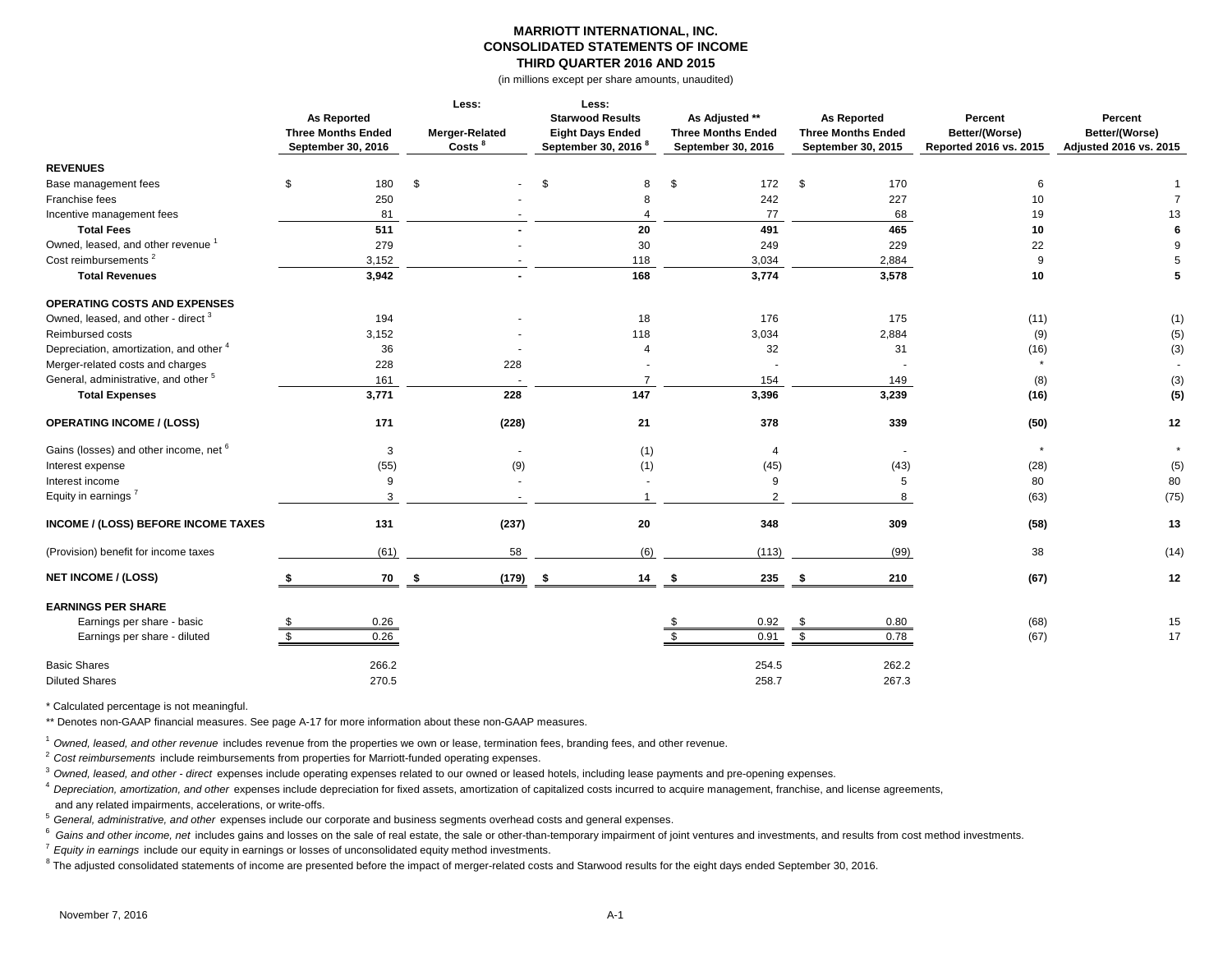### **MARRIOTT INTERNATIONAL, INC. CONSOLIDATED STATEMENTS OF INCOME THIRD QUARTER YEAR-TO-DATE 2016 AND 2015**

(in millions except per share amounts, unaudited)

|                                                   |                          | Less:              | Less:                           |                          |                          |                        |                        |  |
|---------------------------------------------------|--------------------------|--------------------|---------------------------------|--------------------------|--------------------------|------------------------|------------------------|--|
|                                                   | <b>As Reported</b>       |                    | <b>Starwood Results</b>         | As Adjusted **           | <b>As Reported</b>       | Percent                | Percent                |  |
|                                                   | <b>Nine Months Ended</b> | Merger-Related     | <b>Eight Days Ended</b>         | <b>Nine Months Ended</b> | <b>Nine Months Ended</b> | Better/(Worse)         | Better/(Worse)         |  |
|                                                   | September 30, 2016       | Costs <sup>8</sup> | September 30, 2016 <sup>8</sup> | September 30, 2016       | September 30, 2015       | Reported 2016 vs. 2015 | Adjusted 2016 vs. 2015 |  |
| <b>REVENUES</b>                                   |                          |                    |                                 |                          |                          |                        |                        |  |
| Base management fees                              | 538<br>\$                | \$                 | \$<br>8                         | \$<br>530                | \$<br>526                | $\overline{2}$         |                        |  |
| Franchise fees                                    | 692                      |                    | 8                               | 684                      | 652                      | 6                      |                        |  |
| Incentive management fees                         | 276                      |                    |                                 | 272                      | 238                      | 16                     | 14                     |  |
| <b>Total Fees</b>                                 | 1,506                    |                    | 20                              | 1,486                    | 1,416                    | 6                      | 5                      |  |
| Owned. leased, and other revenue 1                | 771                      |                    | 30                              | 741                      | 729                      |                        | $\overline{2}$         |  |
| Cost reimbursements <sup>2</sup>                  | 9,339                    |                    | 118                             | 9,221                    | 8,635                    |                        | $\overline{7}$         |  |
| <b>Total Revenues</b>                             | 11,616                   |                    | 168                             | 11,448                   | 10,780                   | 8                      | 6                      |  |
| <b>OPERATING COSTS AND EXPENSES</b>               |                          |                    |                                 |                          |                          |                        |                        |  |
| Owned, leased, and other - direct <sup>3</sup>    | 533                      |                    | 18                              | 515                      | 552                      | 3                      | $\overline{7}$         |  |
| Reimbursed costs                                  | 9,339                    |                    | 118                             | 9,221                    | 8,635                    | (8)                    | (7)                    |  |
| Depreciation, amortization, and other 4           | 97                       |                    | $\overline{4}$                  | 93                       | 107                      | 9                      | 13                     |  |
| Merger-related costs and charges                  | 250                      | 250                |                                 |                          |                          |                        |                        |  |
| General, administrative, and other <sup>5</sup>   | 470                      |                    | $\overline{7}$                  | 463                      | 446                      | (5)                    | (4)                    |  |
| <b>Total Expenses</b>                             | 10,689                   | 250                | 147                             | 10,292                   | 9,740                    | (10)                   | (6)                    |  |
| <b>OPERATING INCOME / (LOSS)</b>                  | 927                      | (250)              | 21                              | 1,156                    | 1,040                    | (11)                   | 11                     |  |
| Gains (losses) and other income, net <sup>6</sup> |                          | 3                  | (1)                             | 4                        | 20                       | (85)                   | (80)                   |  |
| Interest expense                                  | (159)                    | (22)               | (1)                             | (136)                    | (121)                    | (31)                   | (12)                   |  |
| Interest income                                   | 22                       |                    |                                 | 22                       | 19                       | 16                     | 16                     |  |
| Equity in earnings <sup>7</sup>                   |                          | 8                  |                                 | $\overline{7}$           | 13                       | (38)                   | (46)                   |  |
| INCOME / (LOSS) BEFORE INCOME TAXES               | 801                      | (272)              | 20                              | 1,053                    | 971                      | (18)                   | 8                      |  |
| (Provision) benefit for income taxes              | (265)                    | 68                 | (6)                             | (327)                    | (314)                    | 16                     | (4)                    |  |
| <b>NET INCOME / (LOSS)</b>                        | 536                      | (204)              | 14<br>- 9                       | 726<br>-9                | 657<br>- \$              | (18)                   | 11                     |  |
| <b>EARNINGS PER SHARE</b>                         |                          |                    |                                 |                          |                          |                        |                        |  |
| Earnings per share - basic                        | 2.08                     |                    |                                 | 2.85                     | 2.43<br>\$               | (14)                   | 17                     |  |
| Earnings per share - diluted                      | 2.04                     |                    |                                 | 2.81                     | 2.38<br>\$               | (14)                   | 18                     |  |
| <b>Basic Shares</b>                               | 258.3                    |                    |                                 | 254.4                    | 270.7                    |                        |                        |  |
| <b>Diluted Shares</b>                             | 262.7                    |                    |                                 | 258.7                    | 276.1                    |                        |                        |  |

\* Calculated percentage is not meaningful.

\*\* Denotes non-GAAP financial measures. See page A-17 for more information about these non-GAAP measures.

<sup>1</sup>*Owned, leased, and other revenue* includes revenue from the properties we own or lease, termination fees, branding fees, and other revenue.

<sup>2</sup>*Cost reimbursements* include reimbursements from properties for Marriott-funded operating expenses.

<sup>3</sup>*Owned, leased, and other - direct* expenses include operating expenses related to our owned or leased hotels, including lease payments and pre-opening expenses.

<sup>4</sup>*Depreciation, amortization, and other* expenses include depreciation for fixed assets, amortization of capitalized costs incurred to acquire management, franchise, and license agreements, and any related impairments, accelerations, or write-offs.

<sup>5</sup>*General, administrative, and other* expenses include our corporate and business segments overhead costs and general expenses.

<sup>6</sup> Gains and other income, net includes gains and losses on the sale of real estate, the sale or other-than-temporary impairment of joint ventures and investments, and results from cost method investments.

<sup>7</sup>*Equity in earnings* include our equity in earnings or losses of unconsolidated equity method investments.

 $^8$  The adjusted consolidated statements of income are presented before the impact of merger-related costs and Starwood results for the eight days ended September 30, 2016.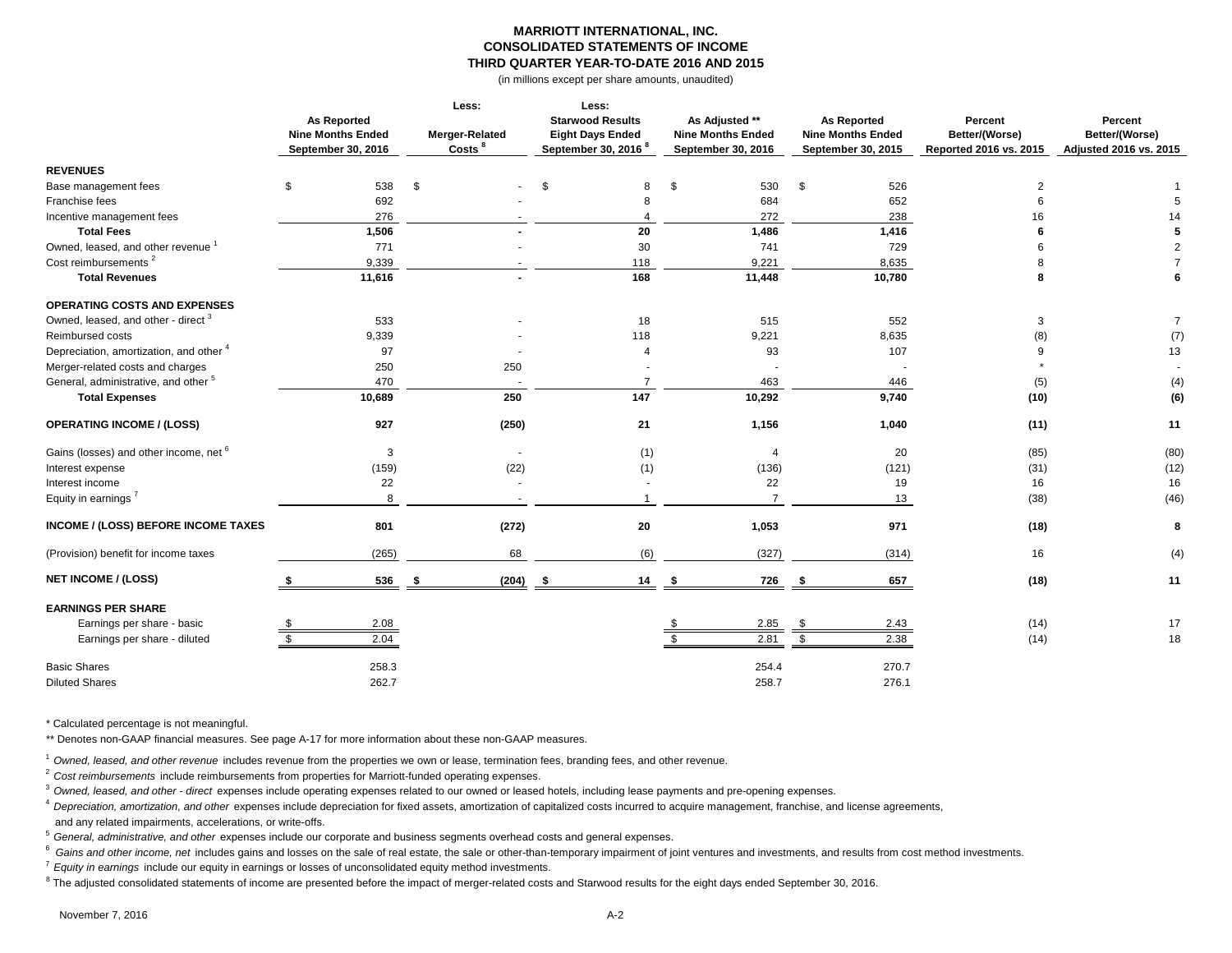# **Marriott International, Inc. Total Lodging Products As of September 30, 2016**

|                                      | <b>North America</b> |         | <b>Total International</b> |         |                | <b>Total Worldwide</b> |
|--------------------------------------|----------------------|---------|----------------------------|---------|----------------|------------------------|
|                                      | <b>Units</b>         | Rooms   | <b>Units</b>               | Rooms   | <b>Units</b>   | Rooms                  |
| <b>Managed</b>                       | 824                  | 248,767 | 968                        | 263,140 | 1,792          | 511,907                |
| <b>JW Marriott Hotels</b>            | 15                   | 9,695   | 45                         | 17,934  | 60             | 27,629                 |
| The Ritz-Carlton Hotels              | 39                   | 11,410  | 50                         | 14,135  | 89             | 25,545                 |
| The Ritz-Carlton Residences          | 34                   | 4,733   | 8                          | 416     | 42             | 5,149                  |
| The Ritz-Carlton Serviced Apartments |                      |         | $\overline{\mathcal{L}}$   | 579     | $\overline{4}$ | 579                    |
| W Hotels                             | 24                   | 7,441   | 22                         | 5,148   | 46             | 12,589                 |
| <b>Luxury Collection</b>             | 5                    | 2,294   | 46                         | 7,931   | 51             | 10,225                 |
| St. Regis                            | 8                    | 1,464   | 26                         | 5,964   | 34             | 7,428                  |
| <b>EDITION Hotels</b>                | $\overline{2}$       | 567     | $\mathbf{1}$               | 173     | 3              | 740                    |
| <b>EDITION Residences</b>            | 1                    | 25      |                            |         | 1              | 25                     |
| <b>Bulgari Hotels &amp; Resorts</b>  |                      |         | $\overline{c}$             | 117     | $\overline{2}$ | 117                    |
| <b>Bulgari Residences</b>            |                      |         | $\mathbf{1}$               | 5       | $\mathbf{1}$   | 5                      |
| <b>Marriott Hotels</b>               | 130                  | 67,427  | 150                        | 42,184  | 280            | 109,611                |
| Sheraton                             | 31                   | 23,654  | 185                        | 62,917  | 216            | 86,571                 |
| Westin                               | 48                   | 25,129  | 65                         | 21,346  | 113            | 46,475                 |
| Renaissance Hotels                   | 26                   | 11,625  | 50                         | 16,207  | 76             | 27,832                 |
| Le Meridien                          | $\overline{4}$       | 719     | 74                         | 21,045  | 78             | 21,764                 |
| <b>Autograph Collection Hotels</b>   | 3                    | 1,065   | 3                          | 584     | 6              | 1,649                  |
| Delta Hotels and Resorts             | 25                   | 6,764   |                            |         | 25             | 6,764                  |
| Gaylord Hotels                       | 5                    | 8,098   |                            |         | 5              | 8,098                  |
| <b>Marriott Executive Apartments</b> |                      |         | 28                         | 4,195   | 28             | 4,195                  |
| <b>Tribute Portfolio</b>             |                      |         | $\overline{2}$             | 372     | 2              | 372                    |
| Courtyard                            | 256                  | 40,821  | 75                         | 15,892  | 331            | 56,713                 |
| Residence Inn                        | 114                  | 17,155  | 5                          | 517     | 119            | 17,672                 |
| Fairfield Inn & Suites               | 5                    | 1,324   | $\overline{7}$             | 1,070   | 12             | 2,394                  |
| SpringHill Suites                    | 31                   | 4,973   |                            |         | 31             | 4,973                  |
| <b>Four Points</b>                   | $\mathbf{1}$         | 134     | 60                         | 14,650  | 61             | 14,784                 |
| <b>TownePlace Suites</b>             | 15                   | 1,740   |                            |         | 15             | 1,740                  |
| Aloft                                | $\overline{1}$       | 330     | 22                         | 5,478   | 23             | 5,808                  |
| Protea Hotels                        |                      |         | 36                         | 4,093   | 36             | 4,093                  |
| Element                              | $\mathbf{1}$         | 180     | $\mathbf{1}$               | 188     | $\overline{2}$ | 368                    |
| <b>Franchised</b>                    | 3,523                | 515,300 | 405                        | 88,607  | 3,928          | 603,907                |
| <b>JW Marriott Hotels</b>            | 10                   | 4,469   | 6                          | 1,473   | 16             | 5,942                  |
| The Ritz-Carlton Hotels              | 1                    | 429     |                            |         | 1              | 429                    |
| The Ritz-Carlton Residences          | $\overline{1}$       | 55      |                            |         | $\mathbf{1}$   | 55                     |
| <b>Luxury Collection</b>             | 10                   | 2,009   | 34                         | 6,600   | 44             | 8,609                  |
| <b>Bulgari Hotels &amp; Resorts</b>  |                      |         | $\mathbf{1}$               | 85      | $\mathbf{1}$   | 85                     |
| <b>Marriott Hotels</b>               | 208                  | 64,821  | 43                         | 12,582  | 251            | 77,403                 |
| Sheraton                             | 161                  | 47,693  | 59                         | 17,443  | 220            | 65,136                 |
| Westin                               | 75                   | 24,399  | 24                         | 7,478   | 99             | 31,877                 |
| Renaissance Hotels                   | 57                   | 16,103  | 25                         | 6,956   | 82             | 23,059                 |
| Le Meridien                          | 16                   | 3,753   | 11                         | 2,863   | 27             | 6,616                  |
| <b>Autograph Collection Hotels</b>   | 58                   | 12,804  | 36                         | 9,473   | 94             | 22,277                 |
| Delta Hotels and Resorts             | 12                   | 3,020   |                            |         | 12             | 3,020                  |
| <b>Tribute Portfolio</b>             | $\overline{7}$       | 3,423   | $\mathbf{3}$               | 184     | $10$           | 3,607                  |
| Courtyard                            | 673                  | 89,786  | 54                         | 10,411  | 727            | 100,197                |
| Residence Inn                        | 601                  | 70,570  | $\overline{2}$             | 200     | 603            | 70,770                 |
| Fairfield Inn & Suites               | 807                  | 73,219  | 2                          | 386     | 809            | 73,605                 |
| <b>SpringHill Suites</b>             | 322                  | 36,992  |                            |         | 322            | 36,992                 |
| <b>Four Points</b>                   | 127                  | 19,409  | 36                         | 5,844   | 163            | 25,253                 |
| <b>TownePlace Suites</b>             | 278                  | 27,709  |                            |         | 278            | 27,709                 |
| Aloft                                | 79                   | 11,637  | 12                         | 1,988   | 91             | 13,625                 |
| Protea Hotels                        |                      |         | 51                         | 3,548   | 51             | 3,548                  |
| Element                              | 18                   | 2,706   | $\overline{c}$             | 293     | 20             | 2,999                  |
| <b>Moxy Hotels</b>                   | $\overline{2}$       | 294     | $\overline{4}$             | 800     | 6              | 1,094                  |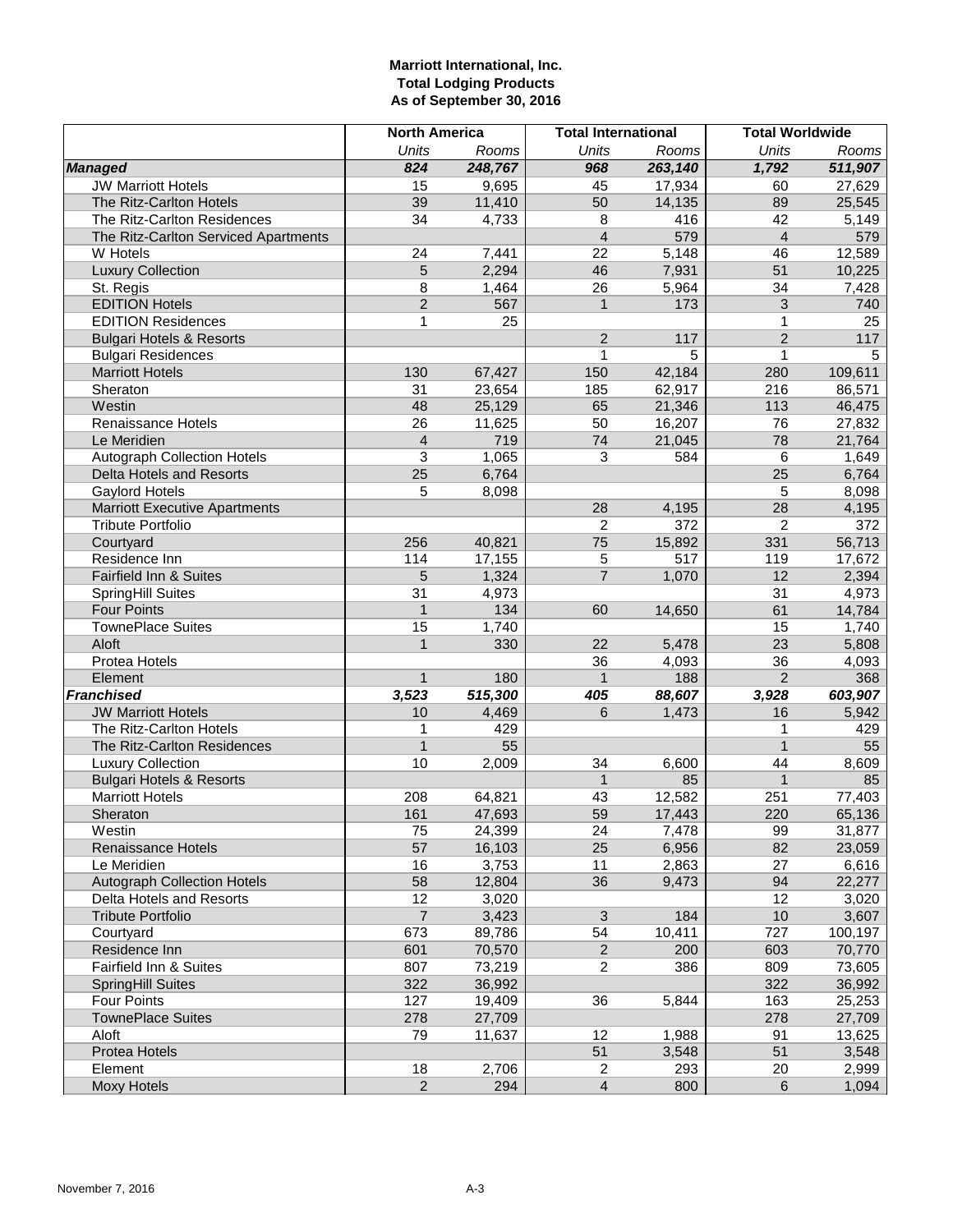# **Marriott International, Inc. Total Lodging Products As of September 30, 2016**

|                                      | <b>North America</b> |         | <b>Total International</b> |         | <b>Total Worldwide</b> |           |
|--------------------------------------|----------------------|---------|----------------------------|---------|------------------------|-----------|
|                                      | Units                | Rooms   | Units                      | Rooms   | Units                  | Rooms     |
| Owned/Leased                         | 34                   | 11,065  | 37                         | 10,034  | 71                     | 21,099    |
| <b>JW Marriott Hotels</b>            |                      |         |                            | 496     |                        | 496       |
| The Ritz-Carlton Hotels              |                      |         | 2                          | 553     | $\overline{c}$         | 553       |
| <b>W</b> Hotels                      | $\mathbf 1$          | 509     | 2                          | 665     | 3                      | 1,174     |
| <b>Luxury Collection</b>             |                      |         | 3                          | 467     | 3                      | 467       |
| St. Regis                            | $\overline{2}$       | 498     |                            | 160     | 3                      | 658       |
| <b>Marriott Hotels</b>               | 4                    | 2,102   | 4                          | 1,445   | 8                      | 3,547     |
| Sheraton                             | 3                    | 2,671   | 6                          | 2,868   | 9                      | 5,539     |
| Westin                               | $\overline{c}$       | 1,832   |                            | 246     | 3                      | 2,078     |
| Renaissance Hotels                   |                      | 310     | 3                          | 749     | 4                      | 1,059     |
| <b>Tribute Portfolio</b>             |                      | 135     |                            |         |                        | 135       |
| Courtyard                            | 19                   | 2,816   | 3                          | 644     | 22                     | 3,460     |
| Residence Inn                        |                      | 192     |                            | 140     | 2                      | 332       |
| <b>Protea Hotels</b>                 |                      |         | 10                         | 1,601   | 10                     | 1,601     |
| <b>Unconsolidated Joint Ventures</b> | 9                    | 1,518   | 90                         | 11,234  | 99                     | 12,752    |
| <b>Autograph Collection Hotels</b>   |                      |         | 5                          | 348     | 5                      | 348       |
| AC Hotels by Marriott                | 9                    | 1,518   | 85                         | 10,886  | 94                     | 12,404    |
| Timeshare*                           | 67                   | 17,127  | 17                         | 3,575   | 84                     | 20,702    |
| <b>Marriott Vacations Worldwide</b>  | 48                   | 10,665  | 14                         | 2,355   | 62                     | 13,020    |
| Vistana                              | 19                   | 6,462   | 3                          | 1,220   | 22                     | 7,682     |
| <b>Grand Total</b>                   | 4,457                | 793,777 | 1,517                      | 376,590 | 5,974                  | 1,170,367 |

\*Timeshare property and room counts are included on this table in their geographical locations. For external reporting purposes, these counts are captured in the Corporate segment.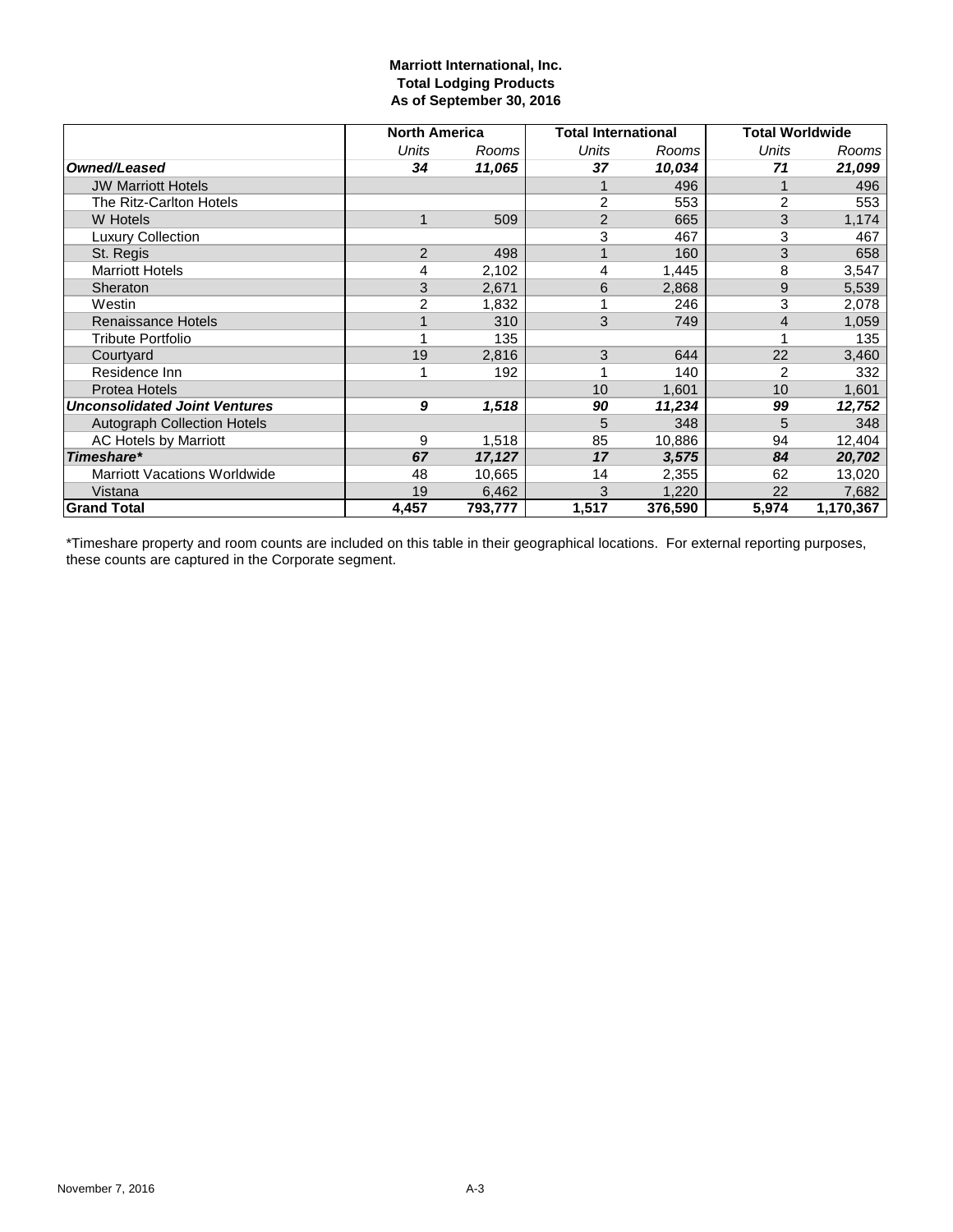# **Marriott International, Inc. Total Lodging Products As of September 30, 2016**

|                                      | <b>North America</b> |         | <b>Total International</b> |         | <b>Total Worldwide</b> |           |
|--------------------------------------|----------------------|---------|----------------------------|---------|------------------------|-----------|
| <b>Total Systemwide</b>              | <b>Units</b>         | Rooms   | Units                      | Rooms   | <b>Units</b>           | Rooms     |
| Luxury                               | 153                  | 45,598  | 255                        | 62,901  | 408                    | 108,499   |
| <b>JW Marriott Hotels</b>            | 25                   | 14,164  | 52                         | 19,903  | 77                     | 34,067    |
| The Ritz-Carlton Hotels              | 40                   | 11,839  | 52                         | 14,688  | 92                     | 26,527    |
| The Ritz-Carlton Residences          | 35                   | 4,788   | 8                          | 416     | 43                     | 5,204     |
| The Ritz-Carlton Serviced Apartments |                      |         | $\overline{4}$             | 579     | $\overline{4}$         | 579       |
| W Hotels                             | $\overline{25}$      | 7,950   | $\overline{24}$            | 5,813   | 49                     | 13,763    |
| <b>Luxury Collection</b>             | 15                   | 4,303   | 83                         | 14,998  | 98                     | 19,301    |
| St. Regis                            | 10                   | 1,962   | 27                         | 6,124   | 37                     | 8,086     |
| <b>EDITION Hotels</b>                | $\overline{2}$       | 567     | $\mathbf{1}$               | 173     | 3                      | 740       |
| <b>EDITION Residences</b>            | 1                    | 25      |                            |         | 1                      | 25        |
| <b>Bulgari Hotels &amp; Resorts</b>  |                      |         | 3                          | 202     | $\overline{3}$         | 202       |
| <b>Bulgari Residences</b>            |                      |         | $\mathbf 1$                | 5       | 1                      | 5         |
| <b>Full Service</b>                  | 877                  | 327,547 | 777                        | 231,485 | 1,654                  | 559,032   |
| <b>Marriott Hotels</b>               | 342                  | 134,350 | 197                        | 56,211  | 539                    | 190,561   |
| Sheraton                             | 195                  | 74,018  | 250                        | 83,228  | 445                    | 157,246   |
| Westin                               | 125                  | 51,360  | 90                         | 29,070  | 215                    | 80,430    |
| <b>Renaissance Hotels</b>            | 84                   | 28,038  | 78                         | 23,912  | 162                    | 51,950    |
| Le Meridien                          | 20                   | 4,472   | 85                         | 23,908  | 105                    | 28,380    |
| <b>Autograph Collection Hotels</b>   | 61                   | 13,869  | 44                         | 10,405  | 105                    | 24,274    |
| Delta Hotels and Resorts             | 37                   | 9,784   |                            |         | 37                     | 9,784     |
| <b>Gaylord Hotels</b>                | 5                    | 8,098   |                            |         | 5                      | 8,098     |
| <b>Marriott Executive Apartments</b> |                      |         | 28                         | 4,195   | $\overline{28}$        | 4,195     |
| <b>Tribute Portfolio</b>             | 8                    | 3,558   | 5                          | 556     | 13                     | 4,114     |
| <b>Limited Service</b>               | 3,360                | 403,505 | 468                        | 78,629  | 3,828                  | 482,134   |
| Courtyard                            | 948                  | 133,423 | 132                        | 26,947  | 1,080                  | 160,370   |
| Residence Inn                        | 716                  | 87,917  | 8                          | 857     | 724                    | 88,774    |
| Fairfield Inn & Suites               | 812                  | 74,543  | 9                          | 1,456   | 821                    | 75,999    |
| SpringHill Suites                    | 353                  | 41,965  |                            |         | 353                    | 41,965    |
| <b>Four Points</b>                   | 128                  | 19,543  | 96                         | 20,494  | 224                    | 40,037    |
| <b>TownePlace Suites</b>             | 293                  | 29,449  |                            |         | 293                    | 29,449    |
| Aloft                                | 80                   | 11,967  | 34                         | 7,466   | 114                    | 19,433    |
| <b>AC Hotels by Marriott</b>         | 9                    | 1,518   | 85                         | 10,886  | 94                     | 12,404    |
| <b>Protea Hotels</b>                 |                      |         | 97                         | 9,242   | 97                     | 9,242     |
| Element                              | 19                   | 2,886   | $\overline{3}$             | 481     | $\overline{22}$        | 3,367     |
| <b>Moxy Hotels</b>                   | $\overline{2}$       | 294     | $\overline{4}$             | 800     | 6                      | 1,094     |
| Timeshare*                           | 67                   | 17,127  | 17                         | 3,575   | 84                     | 20,702    |
| <b>Marriott Vacations Worldwide</b>  | 48                   | 10,665  | 14                         | 2,355   | 62                     | 13,020    |
| Vistana                              | 19                   | 6,462   | 3                          | 1,220   | 22                     | 7,682     |
| <b>Grand Total</b>                   | 4,457                | 793,777 | 1,517                      | 376,590 | 5,974                  | 1,170,367 |

\*Timeshare property and room counts are included on this table in their geographical locations. For external reporting purposes, these counts are captured in the Corporate segment.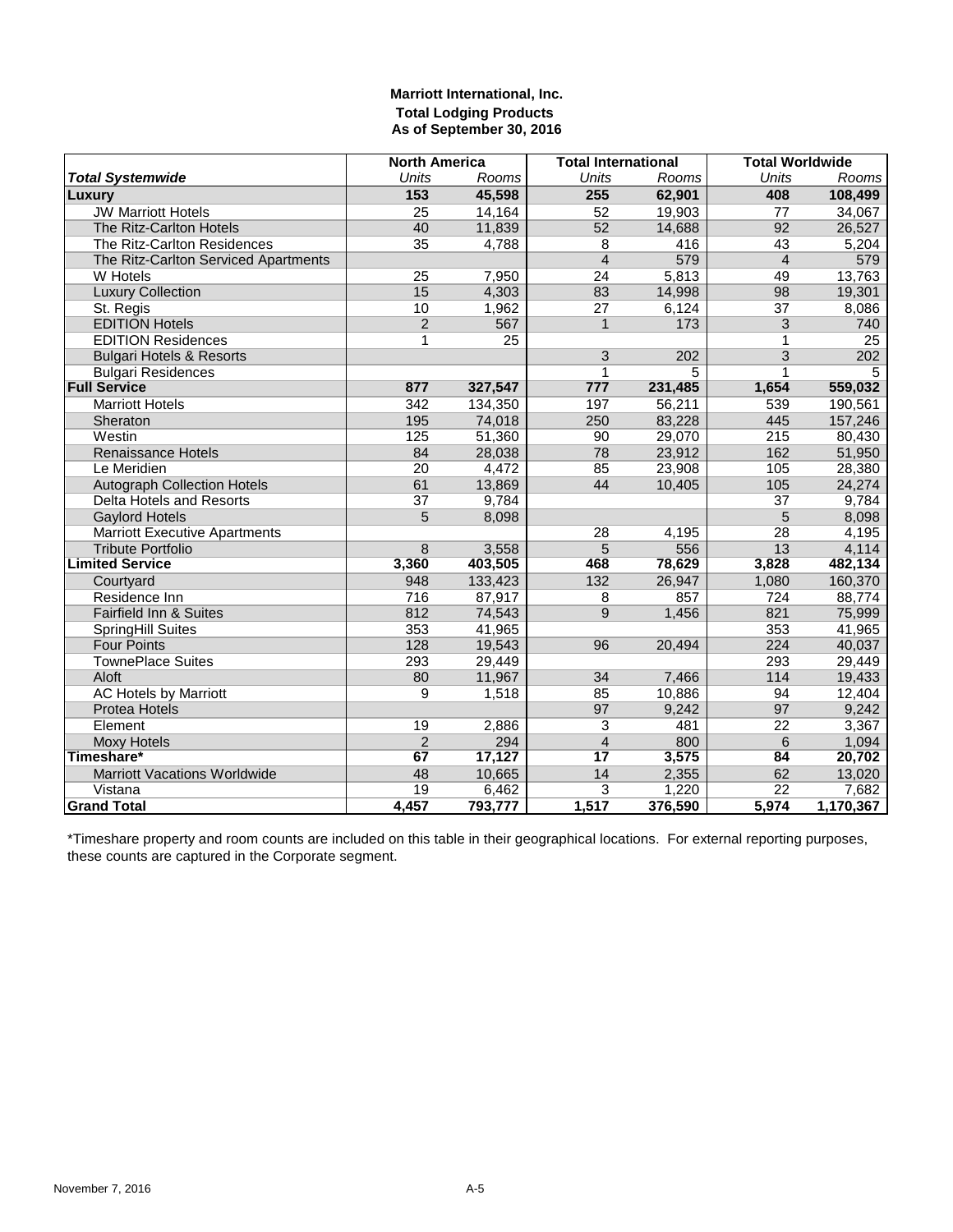### **Comparable Company-Operated International Properties<sup>1</sup>**

|                                  | Three Months Ended September 30, 2016 and September 30, 2015 |          |           |          |      |                           |          |  |  |
|----------------------------------|--------------------------------------------------------------|----------|-----------|----------|------|---------------------------|----------|--|--|
|                                  | <b>REVPAR</b>                                                |          | Occupancy |          |      | <b>Average Daily Rate</b> |          |  |  |
| Region                           | 2016                                                         | vs. 2015 | 2016      | vs. 2015 |      | 2016                      | vs. 2015 |  |  |
| Caribbean & Latin America        | \$145.82                                                     | 10.3%    | 70.4%     | 2.0%     | pts. | \$207.25                  | 7.2%     |  |  |
| Europe                           | \$116.07                                                     | $-0.1%$  | 77.1%     | $-1.4%$  | pts. | \$150.47                  | 1.7%     |  |  |
| Middle East & Africa             | \$81.48                                                      | 4.8%     | 64.5%     | 4.6%     | pts. | \$126.34                  | $-2.6%$  |  |  |
| Asia Pacific                     | \$104.27                                                     | 5.7%     | 76.0%     | 4.7%     | pts. | \$137.23                  | $-0.8%$  |  |  |
| Total International <sup>2</sup> | \$108.00                                                     | 4.0%     | 73.5%     | 2.4%     | pts. | \$146.90                  | 0.7%     |  |  |
| Worldwide <sup>4</sup>           | \$126.22                                                     | 4.0%     | 76.1%     | 1.6%     | pts. | \$165.78                  | 1.8%     |  |  |

### **Comparable Systemwide International Properties<sup>1</sup>**

|                                  | Three Months Ended September 30, 2016 and September 30, 2015 |          |           |          |      |                           |          |  |  |
|----------------------------------|--------------------------------------------------------------|----------|-----------|----------|------|---------------------------|----------|--|--|
|                                  | <b>REVPAR</b>                                                |          | Occupancy |          |      | <b>Average Daily Rate</b> |          |  |  |
| Region                           | 2016                                                         | vs. 2015 | 2016      | vs. 2015 |      | 2016                      | vs. 2015 |  |  |
| Caribbean & Latin America        | \$130.54                                                     | 2.9%     | 68.0%     | 0.0%     | pts. | \$191.91                  | 2.8%     |  |  |
| Europe                           | \$112.44                                                     | 0.7%     | 76.4%     | $-0.7%$  | pts. | \$147.11                  | 1.7%     |  |  |
| Middle East & Africa             | \$76.58                                                      | 4.5%     | 63.5%     | 3.2%     | pts. | \$120.68                  | $-0.9%$  |  |  |
| Asia Pacific                     | \$115.25                                                     | 5.2%     | 76.7%     | 4.1%     | pts. | \$150.19                  | $-0.5%$  |  |  |
| Total International <sup>3</sup> | \$110.14                                                     | 2.9%     | 72.9%     | 1.5%     | pts. | \$151.00                  | 0.8%     |  |  |
| <b>Worldwide</b> <sup>5</sup>    | \$115.27                                                     | 2.5%     | 76.7%     | 0.3%     | pts. | \$150.26                  | 2.1%     |  |  |

 $<sup>1</sup>$  International includes properties located outside the United States and Canada, except for Worldwide which includes</sup>

the United States and Canada.

 $^2$ Includes Marriott Hotels, Renaissance Hotels, Autograph Collection Hotels, Protea Hotels, The Ritz-Carlton, Bulgari, EDITION, Residence Inn,  $\Box$ Courtyard, Fairfield Inn & Suites, and AC Hotels by Marriott.

 $^3$ Includes Marriott Hotels, Renaissance Hotels, Autograph Collection Hotels, Protea Hotels, The Ritz-Carlton, Bulgari, EDITION, Residence Inn,  $\Box$ Courtyard, Fairfield Inn & Suites, AC Hotels by Marriott, and Moxy Hotels.

4 Includes Marriott Hotels, Renaissance Hotels, Autograph Collection Hotels, Gaylord Hotels, Protea Hotels, The Ritz-Carlton, Bulgari, EDITION, Residence Inn, Courtyard, Fairfield Inn & Suites, TownePlace Suites, SpringHill Suites, and AC Hotels by Marriott.

5 Includes Marriott Hotels, Renaissance Hotels, Autograph Collection Hotels, Gaylord Hotels, Protea Hotels, The Ritz-Carlton, Bulgari, EDITION, Residence Inn, Courtyard, Fairfield Inn & Suites, TownePlace Suites, SpringHill Suites, AC Hotels by Marriott, and Moxy Hotels.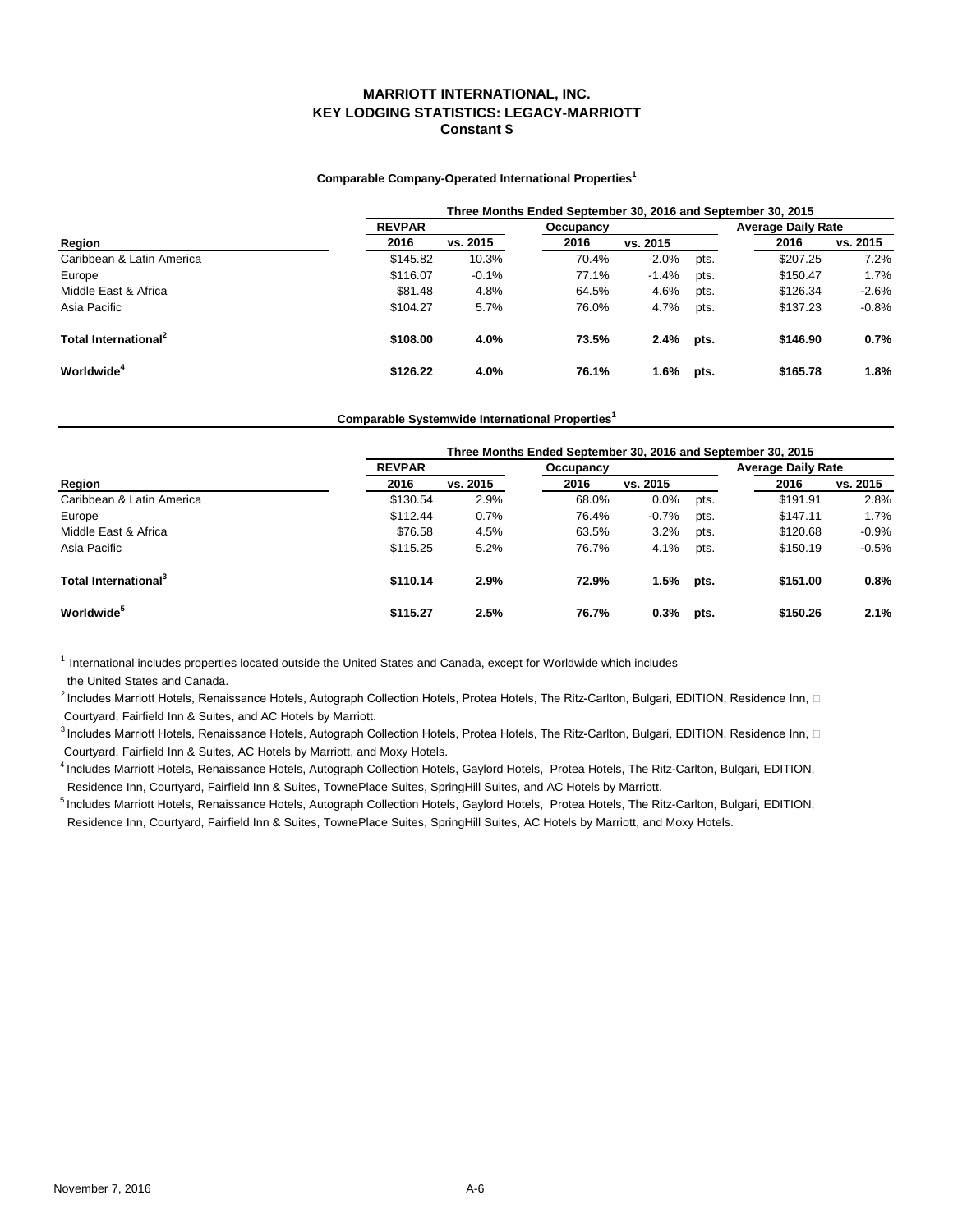### **Comparable Company-Operated International Properties<sup>1</sup>**

|                                  | Nine Months Ended September 30, 2016 and September 30, 2015 |          |           |          |      |                           |          |  |  |
|----------------------------------|-------------------------------------------------------------|----------|-----------|----------|------|---------------------------|----------|--|--|
|                                  | <b>REVPAR</b>                                               |          | Occupancy |          |      | <b>Average Daily Rate</b> |          |  |  |
| Region                           | 2016                                                        | vs. 2015 | 2016      | vs. 2015 |      | 2016                      | vs. 2015 |  |  |
| Caribbean & Latin America        | \$172.08                                                    | 4.5%     | 72.0%     | 0.1%     | pts. | \$239.07                  | 4.4%     |  |  |
| Europe                           | \$109.24                                                    | 1.7%     | 72.7%     | $-0.7%$  | pts. | \$150.20                  | 2.7%     |  |  |
| Middle East & Africa             | \$93.31                                                     | $-2.2%$  | 65.1%     | 1.1%     | pts. | \$143.28                  | $-3.8%$  |  |  |
| Asia Pacific                     | \$106.29                                                    | 5.9%     | 73.9%     | 4.4%     | pts. | \$143.73                  | $-0.4%$  |  |  |
| Total International <sup>2</sup> | \$111.51                                                    | 2.9%     | 71.6%     | 1.6%     | pts. | \$155.75                  | 0.6%     |  |  |
| Worldwide <sup>4</sup>           | \$128.94                                                    | 3.4%     | 74.7%     | 1.3%     | pts. | \$172.51                  | 1.7%     |  |  |

### **Comparable Systemwide International Properties<sup>1</sup>**

|                                  | Nine Months Ended September 30, 2016 and September 30, 2015 |          |           |          |      |                           |          |  |  |
|----------------------------------|-------------------------------------------------------------|----------|-----------|----------|------|---------------------------|----------|--|--|
|                                  | <b>REVPAR</b>                                               |          | Occupancy |          |      | <b>Average Daily Rate</b> |          |  |  |
| Region                           | 2016                                                        | vs. 2015 | 2016      | vs. 2015 |      | 2016                      | vs. 2015 |  |  |
| Caribbean & Latin America        | \$147.87                                                    | 2.3%     | 68.5%     | 0.0%     | pts. | \$215.85                  | 2.3%     |  |  |
| Europe                           | \$103.41                                                    | 2.4%     | 70.6%     | $-0.1%$  | pts. | \$146.51                  | 2.5%     |  |  |
| Middle East & Africa             | \$86.83                                                     | $-1.4%$  | 64.1%     | 0.6%     | pts. | \$135.56                  | $-2.4%$  |  |  |
| Asia Pacific                     | \$113.31                                                    | 6.0%     | 74.7%     | 3.9%     | pts. | \$151.72                  | 0.4%     |  |  |
| Total International <sup>3</sup> | \$110.78                                                    | 2.9%     | 70.3%     | 1.2%     | pts. | \$157.50                  | 1.1%     |  |  |
| <b>Worldwide</b> <sup>5</sup>    | \$113.39                                                    | 2.7%     | 74.4%     | 0.4%     | pts. | \$152.39                  | 2.1%     |  |  |

<sup>1</sup> International includes properties located outside the United States and Canada, except for Worldwide which includes

the United States and Canada.

 $^2$  Includes Marriott Hotels, Renaissance Hotels, Autograph Collection Hotels, Protea Hotels, The Ritz-Carlton, Bulgari, EDITION, Residence Inn,  $\Box$ Courtyard, Fairfield Inn & Suites, and AC Hotels by Marriott.

 $^3$  Includes Marriott Hotels, Renaissance Hotels, Autograph Collection Hotels, Protea Hotels, The Ritz-Carlton, Bulgari, EDITION, Residence Inn,  $\Box$ Courtyard, Fairfield Inn & Suites, AC Hotels by Marriott, and Moxy Hotels.

4 Includes Marriott Hotels, Renaissance Hotels, Autograph Collection Hotels, Gaylord Hotels, Protea Hotels, The Ritz-Carlton, Bulgari, EDITION, Residence Inn, Courtyard, Fairfield Inn & Suites, TownePlace Suites, SpringHill Suites, and AC Hotels by Marriott.

5 Includes Marriott Hotels, Renaissance Hotels, Autograph Collection Hotels, Gaylord Hotels, Protea Hotels, The Ritz-Carlton, Bulgari, EDITION,

Residence Inn, Courtyard, Fairfield Inn & Suites, TownePlace Suites, SpringHill Suites, AC Hotels by Marriott, and Moxy Hotels.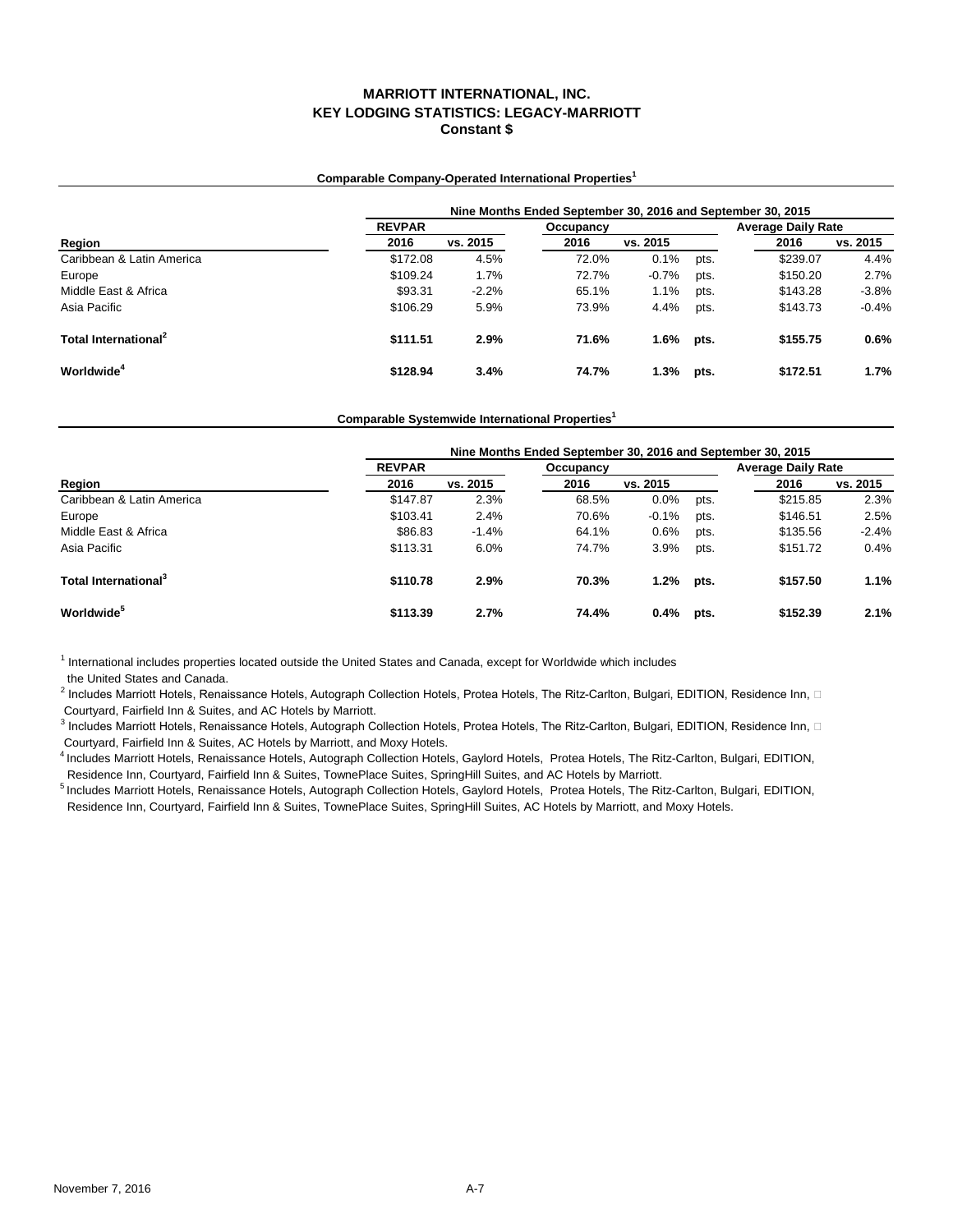### **Comparable Company-Operated North American Properties**

|                                                       | Three Months Ended September 30, 2016 and September 30, 2015 |               |       |           |                           |          |          |  |  |
|-------------------------------------------------------|--------------------------------------------------------------|---------------|-------|-----------|---------------------------|----------|----------|--|--|
|                                                       |                                                              | <b>REVPAR</b> |       | Occupancy | <b>Average Daily Rate</b> |          |          |  |  |
| <b>Brand</b>                                          | 2016                                                         | vs. 2015      | 2016  | vs. 2015  |                           | 2016     | vs. 2015 |  |  |
| <b>Marriott Hotels</b>                                | \$151.00                                                     | 4.1%          | 78.2% | 1.4%      | pts.                      | \$193.14 | 2.2%     |  |  |
| Renaissance Hotels                                    | \$135.93                                                     | 6.3%          | 77.5% | 2.3%      | pts.                      | \$175.42 | 3.2%     |  |  |
| The Ritz-Carlton                                      | \$233.60                                                     | 1.4%          | 71.9% | $-1.0%$   | pts.                      | \$324.94 | 2.8%     |  |  |
| Composite North American Full-Service <sup>1</sup>    | \$156.20                                                     | 4.4%          | 77.2% | 1.5%      | pts.                      | \$202.23 | 2.3%     |  |  |
| Courtyard                                             | \$108.40                                                     | 1.8%          | 76.0% | 0.1%      | pts.                      | \$142.70 | 1.6%     |  |  |
| <b>SpringHill Suites</b>                              | \$100.12                                                     | 3.6%          | 79.7% | 0.6%      | pts.                      | \$125.63 | 2.8%     |  |  |
| Residence Inn                                         | \$128.13                                                     | 5.8%          | 83.4% | 1.6%      | pts.                      | \$153.61 | 3.9%     |  |  |
| <b>TownePlace Suites</b>                              | \$92.21                                                      | 9.5%          | 81.1% | 3.0%      | pts.                      | \$113.72 | 5.3%     |  |  |
| Composite North American Limited-Service <sup>2</sup> | \$112.07                                                     | 3.2%          | 78.3% | $0.6\%$   | pts.                      | \$143.15 | 2.3%     |  |  |
| Composite - All <sup>3</sup>                          | \$137.05                                                     | 3.9%          | 77.7% | $1.1\%$   | pts.                      | \$176.39 | 2.4%     |  |  |

#### **Comparable Systemwide North American Properties**

|                                                              | Three Months Ended September 30, 2016 and September 30, 2015 |          |           |          |      |                           |          |  |  |
|--------------------------------------------------------------|--------------------------------------------------------------|----------|-----------|----------|------|---------------------------|----------|--|--|
|                                                              | <b>REVPAR</b>                                                |          | Occupancy |          |      | <b>Average Daily Rate</b> |          |  |  |
| <b>Brand</b>                                                 | 2016                                                         | vs. 2015 | 2016      | vs. 2015 |      | 2016                      | vs. 2015 |  |  |
| <b>Marriott Hotels</b>                                       | \$131.78                                                     | 2.5%     | 75.6%     | 0.1%     | pts. | \$174.23                  | 2.3%     |  |  |
| Renaissance Hotels                                           | \$126.23                                                     | 5.6%     | 77.1%     | 1.7%     | pts. | \$163.69                  | 3.3%     |  |  |
| Autograph Collection Hotels                                  | \$175.01                                                     | 5.1%     | 79.6%     | 1.9%     | pts. | \$219.94                  | 2.5%     |  |  |
| The Ritz-Carlton                                             | \$233.60                                                     | 1.4%     | 71.9%     | $-1.0%$  | pts. | \$324.94                  | 2.8%     |  |  |
| Composite North American Full-Service <sup>1</sup>           | \$138.99                                                     | 3.3%     | 75.9%     | 0.6%     | pts. | \$183.16                  | 2.5%     |  |  |
| Courtyard                                                    | \$108.28                                                     | 1.2%     | 76.7%     | $-0.4%$  | pts. | \$141.21                  | 1.7%     |  |  |
| Fairfield Inn & Suites                                       | \$86.98                                                      | 1.2%     | 75.6%     | $-0.5%$  | pts. | \$115.04                  | 1.9%     |  |  |
| SpringHill Suites                                            | \$97.71                                                      | 1.7%     | 78.6%     | $-0.1%$  | pts. | \$124.29                  | 1.8%     |  |  |
| Residence Inn                                                | \$123.15                                                     | 2.6%     | 83.6%     | $-0.1%$  | pts. | \$147.33                  | 2.7%     |  |  |
| <b>TownePlace Suites</b>                                     | \$86.43                                                      | 2.7%     | 79.5%     | $-0.3%$  | pts. | \$108.73                  | 3.1%     |  |  |
| <b>Composite North American Limited-Service</b> <sup>4</sup> | \$104.91                                                     | 1.7%     | 78.6%     | $-0.3%$  | pts. | \$133.55                  | 2.1%     |  |  |
| Composite - All <sup>5</sup>                                 | \$116.53                                                     | 2.4%     | 77.6%     | $0.0\%$  | pts. | \$150.08                  | 2.4%     |  |  |

<sup>1</sup> Includes Marriott Hotels, Renaissance Hotels, Autograph Collection Hotels, Gaylord Hotels, The Ritz-Carlton, and EDITION.

<sup>2</sup> Includes Residence Inn, Courtyard, Fairfield Inn & Suites, TownePlace Suites, and SpringHill Suites.

3 Includes Marriott Hotels, Renaissance Hotels, Autograph Collection Hotels, Gaylord Hotels, The Ritz-Carlton, EDITION,

Residence Inn, Courtyard, Fairfield Inn & Suites, TownePlace Suites, and SpringHill Suites.

4 Includes Residence Inn, Courtyard, Fairfield Inn & Suites, TownePlace Suites, SpringHill Suites, and AC Hotels by Marriott.

<sup>5</sup> Includes Marriott Hotels, Renaissance Hotels, Autograph Collection Hotels, Gaylord Hotels, The Ritz-Carlton, EDITION, Residence Inn, Courtyard, Fairfield Inn & Suites, TownePlace Suites, SpringHill Suites, and AC Hotels by Marriott.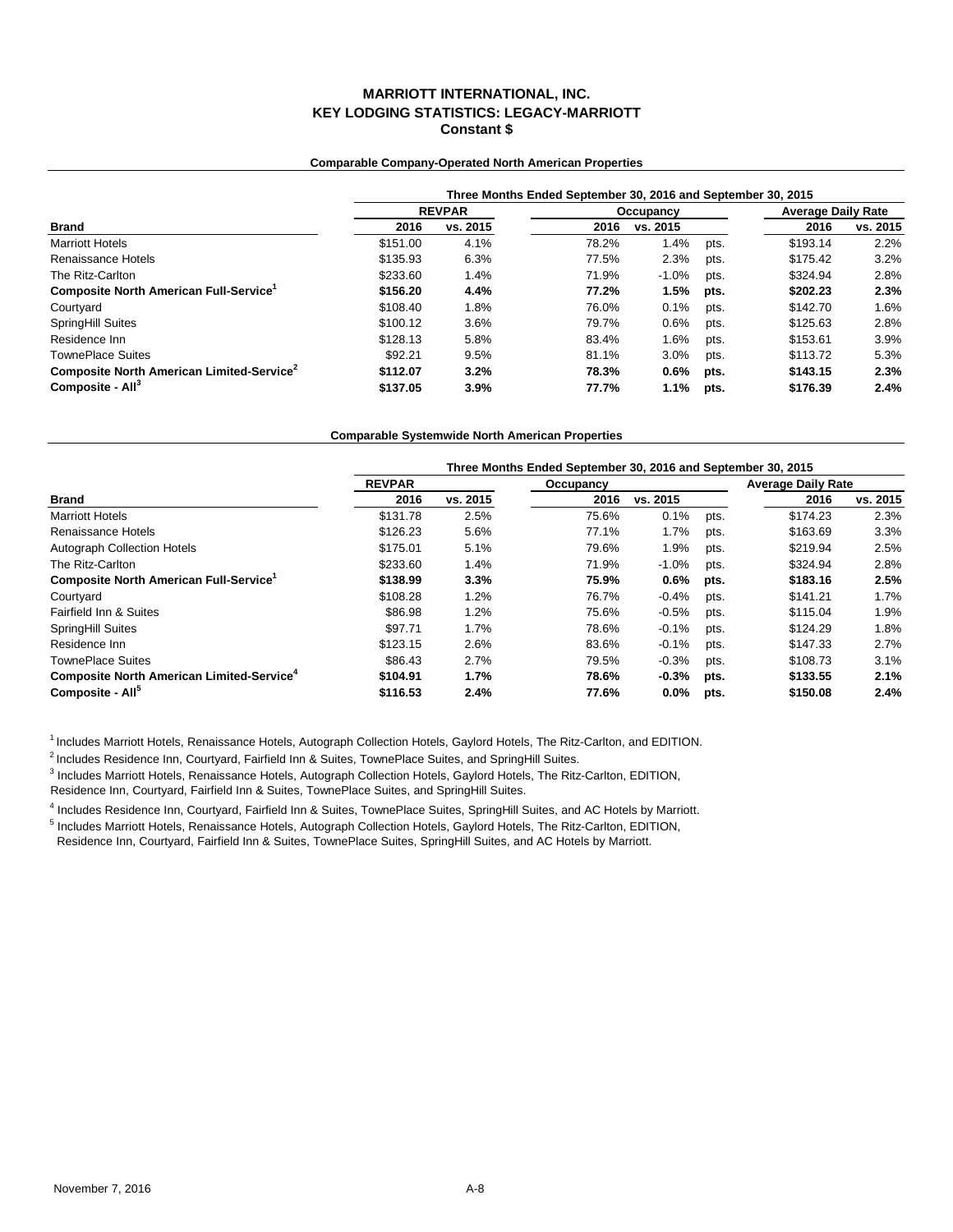### **Comparable Company-Operated North American Properties**

|                                                       | Nine Months Ended September 30, 2016 and September 30, 2015 |          |       |           |      |                           |          |  |  |  |
|-------------------------------------------------------|-------------------------------------------------------------|----------|-------|-----------|------|---------------------------|----------|--|--|--|
|                                                       | <b>REVPAR</b>                                               |          |       | Occupancy |      | <b>Average Daily Rate</b> |          |  |  |  |
| <b>Brand</b>                                          | 2016                                                        | vs. 2015 | 2016  | vs. 2015  |      | 2016                      | vs. 2015 |  |  |  |
| <b>Marriott Hotels</b>                                | \$153.92                                                    | 3.6%     | 77.2% | 1.2%      | pts. | \$199.34                  | 1.9%     |  |  |  |
| Renaissance Hotels                                    | \$146.12                                                    | 5.3%     | 78.3% | 1.6%      | pts. | \$186.57                  | 3.2%     |  |  |  |
| The Ritz-Carlton                                      | \$256.50                                                    | 3.1%     | 72.9% | 0.6%      | pts. | \$352.03                  | 2.3%     |  |  |  |
| Composite North American Full-Service <sup>1</sup>    | \$162.42                                                    | 3.9%     | 76.7% | 1.3%      | pts. | \$211.71                  | 2.1%     |  |  |  |
| Courtyard                                             | \$106.71                                                    | 2.8%     | 74.7% | 0.7%      | pts. | \$142.90                  | 1.8%     |  |  |  |
| <b>SpringHill Suites</b>                              | \$100.41                                                    | 3.7%     | 78.3% | 1.4%      | pts. | \$128.17                  | 1.9%     |  |  |  |
| Residence Inn                                         | \$121.32                                                    | 4.0%     | 80.3% | 0.7%      | pts. | \$151.13                  | 3.1%     |  |  |  |
| <b>TownePlace Suites</b>                              | \$82.37                                                     | 5.6%     | 76.1% | 1.1%      | pts. | \$108.18                  | 4.1%     |  |  |  |
| Composite North American Limited-Service <sup>2</sup> | \$109.13                                                    | 3.2%     | 76.5% | 0.8%      | pts. | \$142.71                  | 2.2%     |  |  |  |
| Composite - All <sup>3</sup>                          | \$139.29                                                    | 3.7%     | 76.6% | $1.1\%$   | pts. | \$181.82                  | 2.2%     |  |  |  |

#### **Comparable Systemwide North American Properties**

|                                                       | Nine Months Ended September 30, 2016 and September 30, 2015 |          |           |          |      |                           |          |  |  |  |  |
|-------------------------------------------------------|-------------------------------------------------------------|----------|-----------|----------|------|---------------------------|----------|--|--|--|--|
|                                                       | <b>REVPAR</b>                                               |          | Occupancy |          |      | <b>Average Daily Rate</b> |          |  |  |  |  |
| <b>Brand</b>                                          | 2016                                                        | vs. 2015 | 2016      | vs. 2015 |      | 2016                      | vs. 2015 |  |  |  |  |
| <b>Marriott Hotels</b>                                | \$132.98                                                    | 2.9%     | 74.3%     | 0.5%     | pts. | \$179.01                  | 2.1%     |  |  |  |  |
| Renaissance Hotels                                    | \$129.00                                                    | 4.5%     | 76.3%     | 1.0%     | pts. | \$169.02                  | 3.1%     |  |  |  |  |
| Autograph Collection Hotels                           | \$175.50                                                    | 3.4%     | 77.4%     | 1.3%     | pts. | \$226.80                  | 1.6%     |  |  |  |  |
| The Ritz-Carlton                                      | \$256.50                                                    | 3.1%     | 72.9%     | 0.6%     | pts. | \$352.03                  | 2.3%     |  |  |  |  |
| Composite North American Full-Service <sup>1</sup>    | \$141.77                                                    | 3.3%     | 74.7%     | 0.7%     | pts. | \$189.75                  | 2.3%     |  |  |  |  |
| Courtyard                                             | \$104.72                                                    | 2.3%     | 74.6%     | 0.1%     | pts. | \$140.39                  | 2.1%     |  |  |  |  |
| Fairfield Inn & Suites                                | \$80.21                                                     | 1.1%     | 71.7%     | $-0.6%$  | pts. | \$111.93                  | 2.0%     |  |  |  |  |
| SpringHill Suites                                     | \$93.50                                                     | 2.1%     | 76.2%     | 0.1%     | pts. | \$122.65                  | 2.0%     |  |  |  |  |
| Residence Inn                                         | \$115.89                                                    | 2.5%     | 80.5%     | $-0.2%$  | pts. | \$144.01                  | 2.7%     |  |  |  |  |
| <b>TownePlace Suites</b>                              | \$81.54                                                     | 3.1%     | 76.6%     | 0.3%     | pts. | \$106.49                  | 2.6%     |  |  |  |  |
| Composite North American Limited-Service <sup>4</sup> | \$99.68                                                     | 2.2%     | 75.8%     | $-0.1%$  | pts. | \$131.55                  | 2.3%     |  |  |  |  |
| Composite - All <sup>5</sup>                          | \$114.03                                                    | 2.7%     | 75.4%     | 0.2%     | pts. | \$151.21                  | 2.4%     |  |  |  |  |

<sup>1</sup> Includes Marriott Hotels, Renaissance Hotels, Autograph Collection Hotels, Gaylord Hotels, The Ritz-Carlton, and EDITION.

<sup>2</sup> Includes Residence Inn, Courtyard, Fairfield Inn & Suites, TownePlace Suites, and SpringHill Suites.

3 Includes Marriott Hotels, Renaissance Hotels, Autograph Collection Hotels, Gaylord Hotels, The Ritz-Carlton, EDITION,

Residence Inn, Courtyard, Fairfield Inn & Suites, TownePlace Suites, and SpringHill Suites.

4 Includes Residence Inn, Courtyard, Fairfield Inn & Suites, TownePlace Suites, SpringHill Suites, and AC Hotels by Marriott.

<sup>5</sup> Includes Marriott Hotels, Renaissance Hotels, Autograph Collection Hotels, Gaylord Hotels, The Ritz-Carlton, EDITION, Residence Inn, Courtyard, Fairfield Inn & Suites, TownePlace Suites, SpringHill Suites, and AC Hotels by Marriott.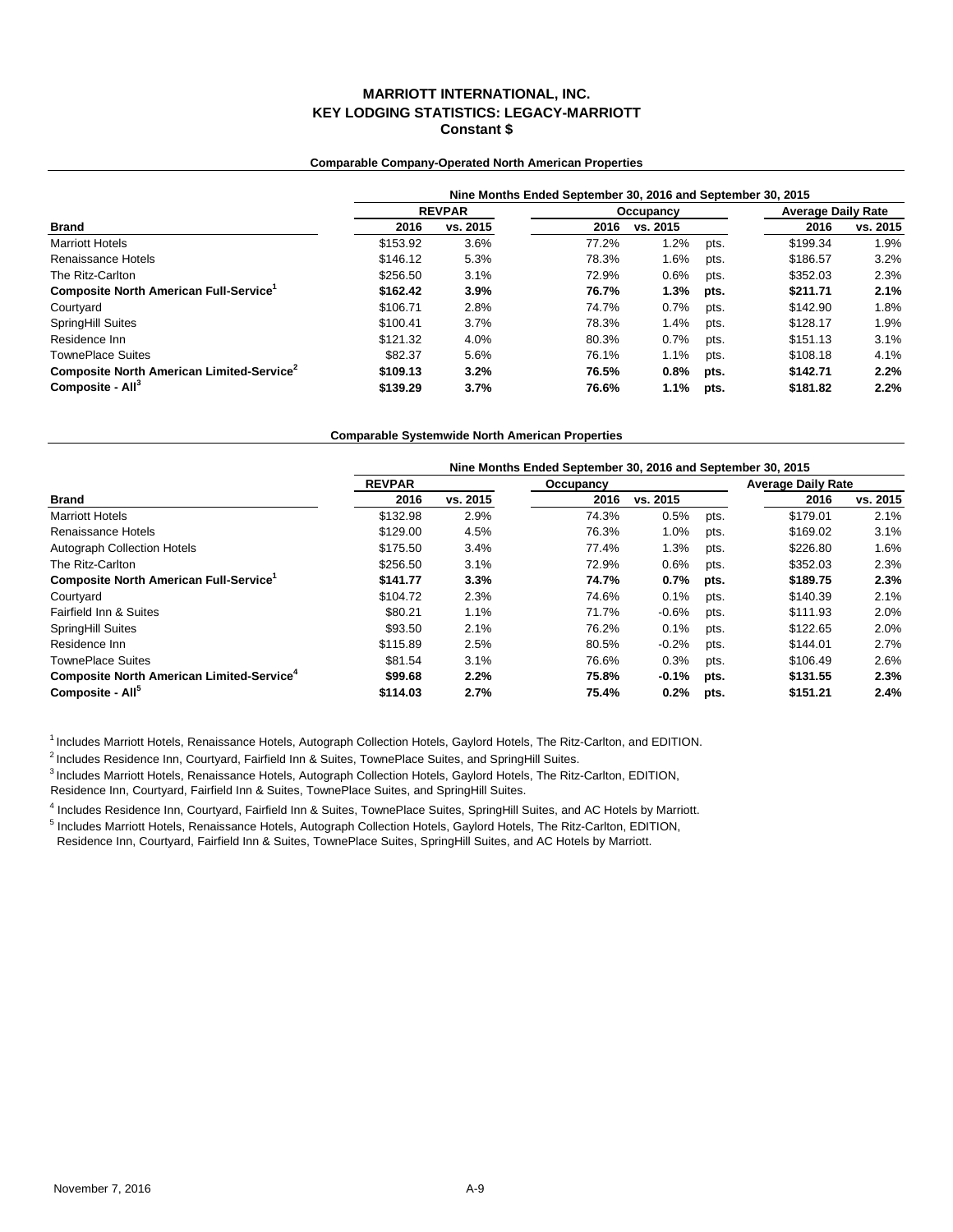## **MARRIOTT INTERNATIONAL, INC. KEY LODGING STATISTICS: LEGACY-STARWOOD**

Systemwide(1) - Comparable For the Three Months Ended September 30, 2016 Actual \$

|                             |        | Systemwide - Worldwide |                |        | Systemwide - North America |          |        | Systemwide - International |          |
|-----------------------------|--------|------------------------|----------------|--------|----------------------------|----------|--------|----------------------------|----------|
|                             | 2016   | 2015                   | Var. USD       | 2016   | 2015                       | Var. USD | 2016   | 2015                       | Var. USD |
|                             |        |                        |                |        |                            |          |        |                            |          |
| <b>TOTAL HOTELS</b>         |        |                        |                |        |                            |          |        |                            |          |
| REVPAR (\$)                 | 123.23 | 122.29                 | 0.8%           | 142.92 | 138.73                     | 3.0%     | 103.55 | 105.87                     | $-2.2%$  |
| ADR(S)                      | 165.89 | 166.97                 | $-0.6%$        | 179.67 | 175.42                     | 2.4%     | 150.02 | 157.08                     | $-4.5%$  |
| Occupancy (%)               | 74.3%  | 73.2%                  | 1.1            | 79.5%  | 79.1%                      | 0.4      | 69.0%  | 67.4%                      | 1.6      |
| <b>SHERATON</b>             |        |                        |                |        |                            |          |        |                            |          |
| REVPAR (\$)                 | 105.83 | 104.63                 | 1.1%           | 124.00 | 119.39                     | 3.9%     | 88.33  | 90.42                      | $-2.3%$  |
| ADR (\$)                    | 145.33 | 145.44                 | $-0.1%$        | 159.61 | 155.05                     | 2.9%     | 129.65 | 134.82                     | $-3.8%$  |
| Occupancy (%)               | 72.8%  | 71.9%                  | 0.9            | 77.7%  | 77.0%                      | 0.7      | 68.1%  | 67.1%                      | 1.0      |
|                             |        |                        |                |        |                            |          |        |                            |          |
| <b>WESTIN</b>               |        |                        |                |        |                            |          |        |                            |          |
| REVPAR (\$)                 | 147.92 | 144.82                 | 2.1%           | 160.34 | 155.48                     | 3.1%     | 127.62 | 127.42                     | 0.2%     |
| ADR(\$)                     | 188.71 | 186.59                 | 1.1%           | 197.93 | 192.18                     | 3.0%     | 172.23 | 176.35                     | $-2.3%$  |
| Occupancy (%)               | 78.4%  | 77.6%                  | 0.8            | 81.0%  | 80.9%                      | 0.1      | 74.1%  | 72.3%                      | 1.8      |
| ST. REGIS/LUXURY COLLECTION |        |                        |                |        |                            |          |        |                            |          |
| REVPAR (\$)                 | 195.79 | 193.81                 | 1.0%           | 360.10 | 337.34                     | 6.7%     | 158.60 | 161.39                     | $-1.7%$  |
| ADR(\$)                     | 285.89 | 286.93                 | $-0.4%$        | 443.81 | 427.06                     | 3.9%     | 241.70 | 248.45                     | $-2.7%$  |
| Occupancy (%)               | 68.5%  | 67.5%                  | 1.0            | 81.1%  | 79.0%                      | 2.1      | 65.6%  | 65.0%                      | 0.6      |
| LE MERIDIEN                 |        |                        |                |        |                            |          |        |                            |          |
| REVPAR (\$)                 | 120.96 | 123.25                 | $-1.9%$        | 189.53 | 182.56                     | 3.8%     | 102.38 | 107.23                     | $-4.5%$  |
| ADR (\$)                    | 169.78 | 179.04                 | $-5.2%$        | 237.50 | 232.83                     | 2.0%     | 148.54 | 161.84                     | $-8.2%$  |
| Occupancy (%)               | 71.2%  | 68.8%                  | 2.4            | 79.8%  | 78.4%                      | 1.4      | 68.9%  | 66.3%                      | 2.6      |
|                             |        |                        |                |        |                            |          |        |                            |          |
| W                           | 227.82 |                        |                |        | 244.93                     | $-2.0%$  |        | 220.39                     |          |
| REVPAR (\$)                 |        | 234.19                 | $-2.7%$        | 240.14 |                            |          | 211.99 |                            | $-3.8%$  |
| ADR(S)                      | 287.81 | 299.04                 | $-3.8%$        | 284.62 | 290.17                     | $-1.9%$  | 292.59 | 312.68                     | $-6.4%$  |
| Occupancy (%)               | 79.2%  | 78.3%                  | 0.9            | 84.4%  | 84.4%                      | 0.0      | 72.5%  | 70.5%                      | 2.0      |
| <b>FOUR POINTS</b>          |        |                        |                |        |                            |          |        |                            |          |
| REVPAR (\$)                 | 77.39  | 77.68                  | $-0.4%$        | 95.10  | 93.31                      | 1.9%     | 57.11  | 59.79                      | $-4.5%$  |
| ADR(S)                      | 104.90 | 108.04                 | $-2.9%$        | 119.89 | 118.64                     | 1.1%     | 84.71  | 93.18                      | $-9.1%$  |
| Occupancy (%)               | 73.8%  | 71.9%                  | 1.9            | 79.3%  | 78.6%                      | 0.7      | 67.4%  | 64.2%                      | 3.2      |
| <b>ALOFT</b>                |        |                        |                |        |                            |          |        |                            |          |
| REVPAR (\$)                 | 86.26  | 85.92                  | 0.4%           | 109.92 | 108.02                     | 1.8%     | 46.92  | 49.25                      | $-4.7%$  |
| ADR(\$)                     | 114.33 | 115.28                 | $-0.8%$        | 136.53 | 134.02                     | 1.9%     | 69.99  | 76.42                      | $-8.4%$  |
| Occupancy (%)               | 75.5%  | 74.5%                  | 1.0            | 80.5%  | 80.6%                      | $-0.1$   | 67.0%  | 64.5%                      | 2.5      |
| <b>ELEMENT</b>              |        |                        |                |        |                            |          |        |                            |          |
| REVPAR (\$)                 | 130.95 | 131.67                 | $-0.5%$        | 135.54 | 137.11                     | $-1.1%$  | 68.58  | 57.71                      | 18.8%    |
|                             |        |                        |                |        |                            |          |        |                            | 8.2%     |
| ADR (\$)                    | 152.72 | 152.17                 | 0.4%<br>$-0.8$ | 155.28 | 154.84                     | 0.3%     | 105.89 | 97.85                      |          |
| Occupancy (%)               | 85.7%  | 86.5%                  |                | 87.3%  | 88.6%                      | $-1.3$   | 64.8%  | 59.0%                      | 5.8      |
| <b>OTHER</b>                |        |                        |                |        |                            |          |        |                            |          |
| REVPAR (\$)                 | 151.67 | 159.13                 | $-4.7%$        | 151.67 | 159.13                     | $-4.7%$  | 0.00   | 0.00                       | 0.0%     |
| ADR(S)                      | 175.48 | 173.55                 | 1.1%           | 175.48 | 173.55                     | 1.1%     | 0.00   | 0.00                       | 0.0%     |
| Occupancy (%)               | 86.4%  | 91.7%                  | $-5.3$         | 86.4%  | 91.7%                      | $-5.3$   | 0.0%   | 0.0%                       | 0.0      |

(1) Includes comparable Owned, managed and franchised hotels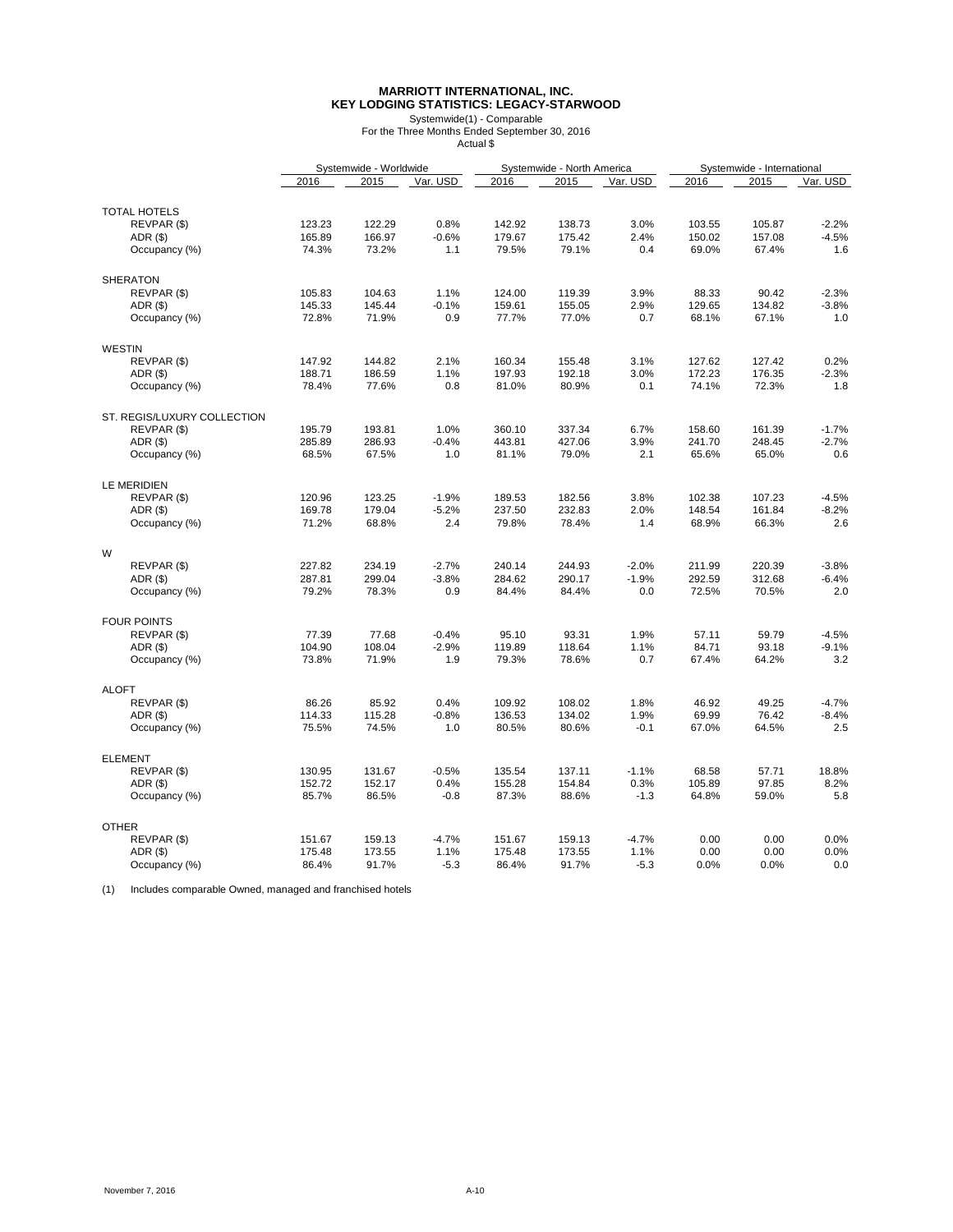# **MARRIOTT INTERNATIONAL, INC. KEY LODGING STATISTICS: LEGACY-STARWOOD**

Systemwide(1) - Comparable For the Three Months Ended September 30, 2016 Actual \$

|                        |               |                 | Systemwide (1) |          |                 | Company Operated (2) |          |  |
|------------------------|---------------|-----------------|----------------|----------|-----------------|----------------------|----------|--|
|                        |               | 2016            | 2015           | Var. USD | 2016            | 2015                 | Var. USD |  |
| <b>TOTAL WORLDWIDE</b> |               |                 |                |          |                 |                      |          |  |
|                        | REVPAR (\$)   | 123.23          | 122.29         | 0.8%     | 133.43          | 134.75               | $-1.0%$  |  |
|                        | $ADR($ \$)    | 165.89          | 166.97         | $-0.6%$  | 182.11          | 186.64               | $-2.4%$  |  |
|                        | Occupancy (%) | 74.3%           | 73.2%          | 1.1      | 73.3%           | 72.2%                | 1.1      |  |
|                        |               |                 |                |          |                 |                      |          |  |
| <b>AMERICAS</b>        |               |                 |                |          |                 |                      |          |  |
|                        | REVPAR (\$)   | 135.95          | 132.30         | 2.8%     | 174.46          | 170.70               | 2.2%     |  |
|                        | $ADR($ \$)    | 176.08          | 172.30         | 2.2%     | 224.89          | 218.77               | 2.8%     |  |
|                        | Occupancy (%) | 77.2%           | 76.8%          | 0.4      | 77.6%           | 78.0%                | -0.4     |  |
| North America          |               |                 |                |          |                 |                      |          |  |
|                        | REVPAR (\$)   | 142.92          | 138.73         | 3.0%     | 186.74          | 182.57               | 2.3%     |  |
|                        | $ADR($ \$)    | 179.67          | 175.42         | 2.4%     | 231.38          | 225.13               | 2.8%     |  |
|                        |               | 79.5%           | 79.1%          | 0.4      | 80.7%           | 81.1%                | -0.4     |  |
|                        | Occupancy (%) |                 |                |          |                 |                      |          |  |
| Latin America          |               |                 |                |          |                 |                      |          |  |
|                        | REVPAR (\$)   | 75.22           | 76.40          | $-1.5%$  | 91.07           | 90.14                | 1.0%     |  |
|                        | $ADR($ \$)    | 132.39          | 134.60         | $-1.6%$  | 161.75          | 157.55               | 2.7%     |  |
|                        | Occupancy (%) | 56.8%           | 56.8%          | 0.0      | 56.3%           | 57.2%                | -0.9     |  |
| <b>ASIA PACIFIC</b>    |               |                 |                |          |                 |                      |          |  |
|                        | REVPAR (\$)   | 93.83           | 95.22          | $-1.5%$  | 92.83           | 96.28                | $-3.6%$  |  |
|                        | $ADR($ \$)    | 133.04          | 140.70         | $-5.4%$  | 130.72          | 141.62               | $-7.7\%$ |  |
|                        | Occupancy (%) | 70.5%           | 67.7%          | 2.8      | 71.0%           | 68.0%                | 3.0      |  |
| Greater China          |               |                 |                |          |                 |                      |          |  |
|                        |               |                 |                | $-6.8%$  |                 |                      | $-6.8%$  |  |
|                        | REVPAR (\$)   | 80.66<br>118.12 | 86.55          | $-11.3%$ | 80.50<br>116.82 | 86.41<br>132.09      |          |  |
|                        | $ADR($ \$)    |                 | 133.13         |          |                 |                      | $-11.6%$ |  |
|                        | Occupancy (%) | 68.3%           | 65.0%          | 3.3      | 68.9%           | 65.4%                | 3.5      |  |
| Rest of Asia Pacific   |               |                 |                |          |                 |                      |          |  |
|                        | REVPAR (\$)   | 115.45          | 109.43         | 5.5%     | 123.44          | 120.75               | 2.2%     |  |
|                        | $ADR($ \$)    | 155.59          | 151.88         | 2.4%     | 161.92          | 162.40               | $-0.3%$  |  |
|                        | Occupancy (%) | 74.2%           | 72.0%          | $2.2\,$  | 76.2%           | 74.4%                | 1.8      |  |
| <b>EAME</b>            |               |                 |                |          |                 |                      |          |  |
|                        | REVPAR (\$)   | 133.18          | 137.68         | $-3.3%$  | 141.25          | 147.25               | $-4.1%$  |  |
|                        | ADR(\$)       | 188.20          | 194.18         | $-3.1%$  | 201.44          | 209.66               | $-3.9%$  |  |
|                        | Occupancy (%) | 70.8%           | 70.9%          | $-0.1$   | 70.1%           | 70.2%                | $-0.1$   |  |
|                        |               |                 |                |          |                 |                      |          |  |
| Europe                 |               |                 |                |          |                 |                      |          |  |
|                        | REVPAR (\$)   | 158.88          | 163.22         | $-2.7%$  | 183.39          | 190.42               | $-3.7%$  |  |
|                        | ADR(\$)       | 206.49          | 206.82         | $-0.2%$  | 234.83          | 235.69               | $-0.4%$  |  |
|                        | Occupancy (%) | 76.9%           | 78.9%          | $-2.0$   | 78.1%           | 80.8%                | -2.7     |  |
| Africa & Middle East   |               |                 |                |          |                 |                      |          |  |
|                        | REVPAR (\$)   | 91.51           | 96.36          | $-5.0%$  | 91.19           | 96.05                | $-5.1%$  |  |
|                        | ADR(\$)       | 150.63          | 166.33         | $-9.4%$  | 150.38          | 166.44               | $-9.6%$  |  |
|                        | Occupancy (%) | 60.8%           | 57.9%          | 2.9      | 60.6%           | 57.7%                | 2.9      |  |

(1) Includes comparable Owned, managed, and franchised hotels

(2) Includes comparable Owned and managed hotels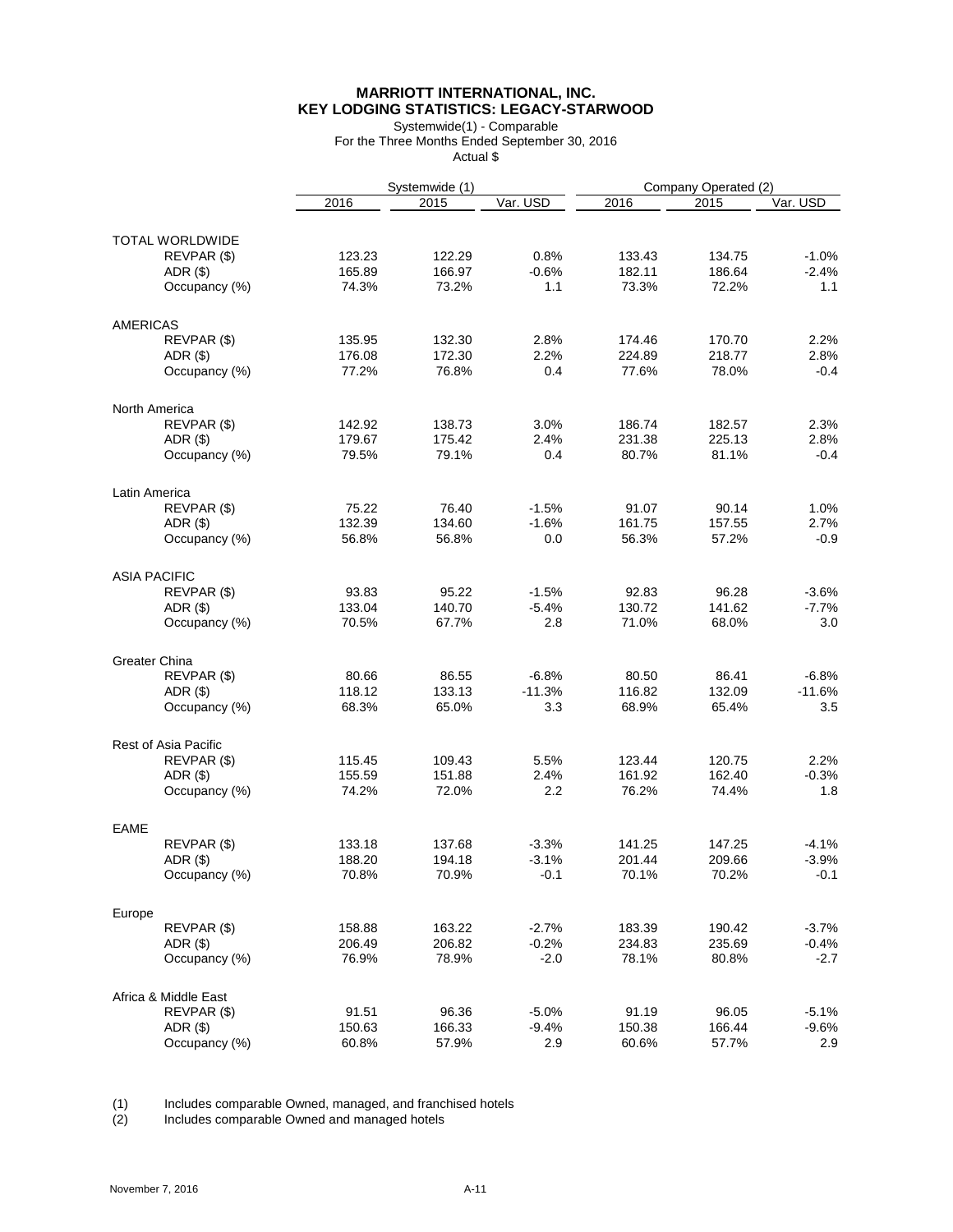### **MARRIOTT INTERNATIONAL, INC. KEY LODGING STATISTICS: LEGACY-STARWOOD**

Systemwide(1) - Comparable For the Nine Months Ended September 30, 2016 Actual \$

|               |                             |        | Systemwide - Worldwide |          |        | Systemwide - North America |          |        |        | Systemwide - International |  |
|---------------|-----------------------------|--------|------------------------|----------|--------|----------------------------|----------|--------|--------|----------------------------|--|
|               |                             | 2016   | 2015                   | Var. USD | 2016   | 2015                       | Var. USD | 2016   | 2015   | Var. USD                   |  |
|               |                             |        |                        |          |        |                            |          |        |        |                            |  |
|               | <b>TOTAL HOTELS</b>         |        |                        |          |        |                            |          |        |        |                            |  |
|               | REVPAR (\$)                 | 119.58 | 119.59                 | 0.0%     | 137.19 | 133.82                     | 2.5%     | 101.99 | 105.40 | $-3.2%$                    |  |
|               | ADR (\$)                    | 167.17 | 169.81                 | $-1.6%$  | 178.59 | 175.73                     | 1.6%     | 153.94 | 162.86 | $-5.5%$                    |  |
|               | Occupancy (%)               | 71.5%  | 70.4%                  | 1.1      | 76.8%  | 76.1%                      | 0.7      | 66.3%  | 64.7%  | 1.6                        |  |
|               | <b>SHERATON</b>             |        |                        |          |        |                            |          |        |        |                            |  |
|               | REVPAR (\$)                 | 101.60 | 101.98                 | $-0.4%$  | 118.04 | 114.99                     | 2.7%     | 85.80  | 89.46  | $-4.1%$                    |  |
|               | ADR(\$)                     | 145.85 | 147.95                 | $-1.4%$  | 157.35 | 154.46                     | 1.9%     | 132.99 | 140.62 | $-5.4%$                    |  |
|               | Occupancy (%)               | 69.7%  | 68.9%                  | 0.8      | 75.0%  | 74.4%                      | 0.6      | 64.5%  | 63.6%  | 0.9                        |  |
|               |                             |        |                        |          |        |                            |          |        |        |                            |  |
| <b>WESTIN</b> |                             |        |                        |          |        |                            |          |        |        |                            |  |
|               | REVPAR (\$)                 | 145.54 | 142.70                 | 2.0%     | 156.15 | 151.61                     | 3.0%     | 128.20 | 128.14 | 0.0%                       |  |
|               | ADR(\$)                     | 190.86 | 190.00                 | 0.5%     | 198.65 | 194.08                     | 2.4%     | 177.04 | 182.57 | $-3.0%$                    |  |
|               | Occupancy (%)               | 76.3%  | 75.1%                  | 1.2      | 78.6%  | 78.1%                      | 0.5      | 72.4%  | 70.2%  | 2.2                        |  |
|               | ST. REGIS/LUXURY COLLECTION |        |                        |          |        |                            |          |        |        |                            |  |
|               | REVPAR (\$)                 | 187.70 | 188.71                 | $-0.5%$  | 333.67 | 312.32                     | 6.8%     | 154.67 | 160.78 | $-3.8%$                    |  |
|               | $ADR($ \$)                  | 284.91 | 289.64                 | $-1.6%$  | 442.15 | 423.21                     | 4.5%     | 242.77 | 254.40 | $-4.6%$                    |  |
|               | Occupancy (%)               | 65.9%  | 65.2%                  | 0.7      | 75.5%  | 73.8%                      | 1.7      | 63.7%  | 63.2%  | 0.5                        |  |
|               |                             |        |                        |          |        |                            |          |        |        |                            |  |
|               | <b>LE MERIDIEN</b>          |        |                        |          |        |                            |          |        |        |                            |  |
|               | REVPAR (\$)                 | 117.15 | 118.61                 | $-1.2%$  | 185.68 | 177.04                     | 4.9%     | 98.58  | 102.84 | $-4.1%$                    |  |
|               | ADR (\$)                    | 170.95 | 178.98                 | $-4.5%$  | 234.49 | 231.99                     | 1.1%     | 150.18 | 161.80 | $-7.2%$                    |  |
|               | Occupancy (%)               | 68.5%  | 66.3%                  | 2.2      | 79.2%  | 76.3%                      | 2.9      | 65.6%  | 63.6%  | 2.0                        |  |
| W             |                             |        |                        |          |        |                            |          |        |        |                            |  |
|               | REVPAR (\$)                 | 225.53 | 233.10                 | $-3.2%$  | 236.61 | 242.43                     | $-2.4%$  | 211.28 | 221.12 | $-4.5%$                    |  |
|               | ADR(\$)                     | 291.30 | 303.61                 | $-4.1%$  | 287.90 | 295.40                     | $-2.5%$  | 296.35 | 315.98 | $-6.2%$                    |  |
|               | Occupancy (%)               | 77.4%  | 76.8%                  | 0.6      | 82.2%  | 82.1%                      | 0.1      | 71.3%  | 70.0%  | 1.3                        |  |
|               |                             |        |                        |          |        |                            |          |        |        |                            |  |
|               | <b>FOUR POINTS</b>          |        |                        |          |        |                            |          |        |        |                            |  |
|               | REVPAR (\$)                 | 75.09  | 75.99                  | $-1.2%$  | 88.35  | 87.12                      | 1.4%     | 59.91  | 63.27  | $-5.3%$                    |  |
|               | ADR(\$)                     | 106.38 | 110.40                 | $-3.6%$  | 117.70 | 117.18                     | 0.4%     | 91.52  | 101.19 | $-9.6%$                    |  |
|               | Occupancy (%)               | 70.6%  | 68.8%                  | 1.8      | 75.1%  | 74.3%                      | 0.8      | 65.5%  | 62.5%  | 3.0                        |  |
| <b>ALOFT</b>  |                             |        |                        |          |        |                            |          |        |        |                            |  |
|               | REVPAR (\$)                 | 84.56  | 83.54                  | 1.2%     | 106.52 | 104.22                     | 2.2%     | 48.05  | 49.26  | $-2.5%$                    |  |
|               | ADR(\$)                     | 115.30 | 117.52                 | $-1.9%$  | 135.77 | 135.08                     | 0.5%     | 74.11  | 80.72  | $-8.2%$                    |  |
|               | Occupancy (%)               | 73.3%  | 71.1%                  | 2.2      | 78.5%  | 77.2%                      | 1.3      | 64.8%  | 61.0%  | 3.8                        |  |
|               |                             |        |                        |          |        |                            |          |        |        |                            |  |
|               | <b>ELEMENT</b>              |        |                        |          |        |                            |          |        |        |                            |  |
|               | REVPAR (\$)                 | 124.63 | 123.59                 | 0.8%     | 128.35 | 127.97                     | 0.3%     | 74.18  | 64.13  | 15.7%                      |  |
|               | ADR(\$)                     | 149.06 | 150.09                 | $-0.7%$  | 151.21 | 152.05                     | $-0.6%$  | 111.75 | 111.28 | 0.4%                       |  |
|               | Occupancy (%)               | 83.6%  | 82.3%                  | 1.3      | 84.9%  | 84.2%                      | 0.7      | 66.4%  | 57.6%  | 8.8                        |  |
| <b>OTHER</b>  |                             |        |                        |          |        |                            |          |        |        |                            |  |
|               | REVPAR (\$)                 | 116.24 | 128.73                 | $-9.7%$  | 116.24 | 128.73                     | $-9.7%$  | 0.00   | 0.00   | 0.0%                       |  |
|               | ADR(\$)                     | 164.36 | 164.08                 | 0.2%     | 164.36 | 164.08                     | 0.2%     | 0.00   | 0.00   | 0.0%                       |  |
|               | Occupancy (%)               | 70.7%  | 78.5%                  | $-7.8$   | 70.7%  | 78.5%                      | $-7.8$   | 0.0%   | 0.0%   | 0.0                        |  |

(1) Includes comparable Owned, managed and franchised hotels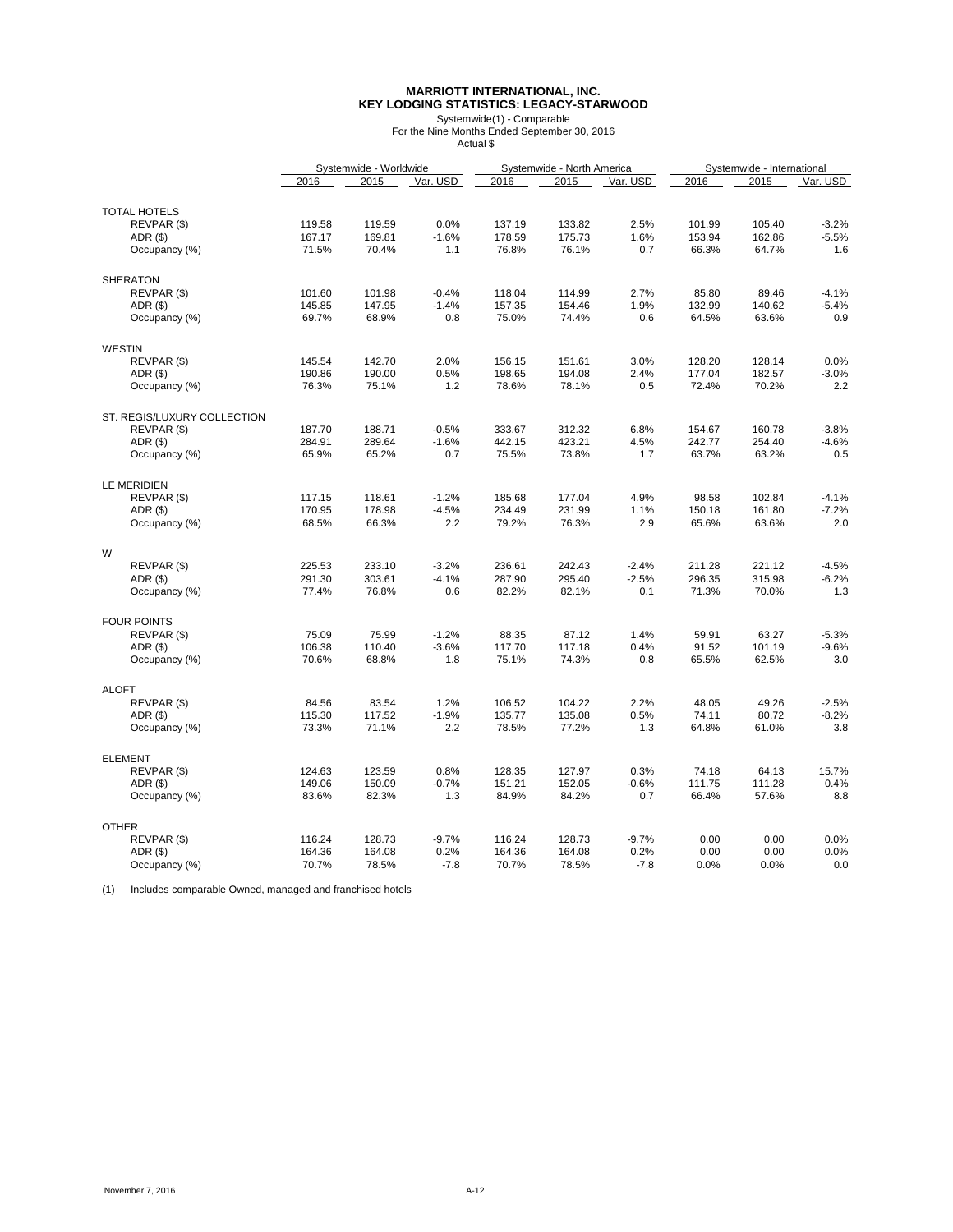### **MARRIOTT INTERNATIONAL, INC. KEY LODGING STATISTICS: LEGACY-STARWOOD Systemwide(1) - Comparable**

**For the Nine Months Ended September 30, 2016** Actual \$

|                                 |        | Systemwide (1) |          |        | <b>Company Operated (2)</b> |          |
|---------------------------------|--------|----------------|----------|--------|-----------------------------|----------|
|                                 | 2016   | 2015           | Var. USD | 2016   | 2015                        | Var. USD |
| <b>TOTAL WORLDWIDE</b>          |        |                |          |        |                             |          |
| REVPAR (\$)                     | 119.58 | 119.59         | 0.0%     | 129.80 | 132.10                      | $-1.7%$  |
| ADR(S)                          | 167.17 | 169.81         | $-1.6%$  | 184.34 | 190.36                      | $-3.2%$  |
| Occupancy (%)                   | 71.5%  | 70.4%          | 1.1      | 70.4%  | 69.4%                       | 1.0      |
| <b>AMERICAS</b>                 |        |                |          |        |                             |          |
| REVPAR (\$)                     | 132.03 | 129.35         | 2.1%     | 169.71 | 167.72                      | 1.2%     |
| $ADR($ \$)                      | 176.02 | 174.00         | 1.2%     | 223.19 | 220.08                      | 1.4%     |
| Occupancy (%)                   | 75.0%  | 74.3%          | 0.7      | 76.0%  | 76.2%                       | $-0.2$   |
| <b>North America</b>            |        |                |          |        |                             |          |
| REVPAR (\$)                     | 137.19 | 133.82         | 2.5%     | 179.51 | 176.66                      | 1.6%     |
| $ADR($ \$)                      | 178.59 | 175.73         | 1.6%     | 228.17 | 224.49                      | 1.6%     |
| Occupancy (%)                   | 76.8%  | 76.1%          | 0.7      | 78.7%  | 78.7%                       | 0.0      |
| <b>Latin America</b>            |        |                |          |        |                             |          |
| REVPAR (\$)                     | 87.18  | 90.61          | $-3.8%$  | 103.19 | 107.04                      | $-3.6%$  |
| ADR (\$)                        | 147.08 | 154.51         | $-4.8%$  | 177.49 | 180.42                      | $-1.6%$  |
| Occupancy (%)                   | 59.3%  | 58.6%          | 0.7      | 58.1%  | 59.3%                       | $-1.2$   |
| <b>ASIA PACIFIC</b>             |        |                |          |        |                             |          |
| REVPAR (\$)                     | 91.71  | 93.88          | $-2.3%$  | 91.04  | 94.63                       | $-3.8%$  |
| $ADR($ \$)                      | 136.72 | 146.07         | $-6.4%$  | 135.76 | 147.80                      | $-8.1%$  |
| Occupancy (%)                   | 67.1%  | 64.3%          | 2.8      | 67.1%  | 64.0%                       | 3.1      |
| <b>Greater China</b>            |        |                |          |        |                             |          |
| REVPAR (\$)                     | 79.88  | 84.48          | $-5.4%$  | 79.38  | 83.90                       | $-5.4%$  |
| $ADR($ \$)                      | 124.90 | 139.34         | $-10.4%$ | 123.55 | 138.06                      | $-10.5%$ |
| Occupancy (%)                   | 64.0%  | 60.6%          | 3.4      | 64.2%  | 60.8%                       | 3.4      |
| <b>Rest of Asia Pacific</b>     |        |                |          |        |                             |          |
| REVPAR (\$)                     | 111.13 | 109.28         | 1.7%     | 120.00 | 121.21                      | $-1.0%$  |
| ADR (\$)                        | 153.90 | 155.58         | $-1.1%$  | 162.08 | 168.18                      | $-3.6%$  |
| Occupancy (%)                   | 72.2%  | 70.2%          | 2.0      | 74.0%  | 72.1%                       | 1.9      |
| <b>EAME</b>                     |        |                |          |        |                             |          |
| REVPAR (\$)                     | 127.55 | 133.31         | $-4.3%$  | 136.00 | 143.27                      | $-5.1%$  |
| ADR (\$)                        | 189.50 | 196.32         | $-3.5%$  | 202.64 | 210.65                      | $-3.8%$  |
| Occupancy (%)                   | 67.3%  | 67.9%          | $-0.6$   | 67.1%  | 68.0%                       | $-0.9$   |
| Europe                          |        |                |          |        |                             |          |
| REVPAR (\$)                     | 138.48 | 141.43         | $-2.1%$  | 158.11 | 162.68                      | $-2.8%$  |
| ADR(S)                          | 196.76 | 197.57         | $-0.4%$  | 221.69 | 221.91                      | $-0.1%$  |
| Occupancy (%)                   | 70.4%  | 71.6%          | $-1.2$   | 71.3%  | 73.3%                       | $-2.0$   |
| <b>Africa &amp; Middle East</b> |        |                |          |        |                             |          |
| REVPAR (\$)                     | 109.83 | 120.17         | $-8.6%$  | 109.72 | 120.26                      | $-8.8%$  |
| ADR (\$)                        | 176.22 | 193.99         | $-9.2%$  | 176.63 | 194.80                      | $-9.3%$  |
| Occupancy (%)                   | 62.3%  | 61.9%          | 0.4      | 62.1%  | 61.7%                       | 0.4      |

(1) Includes comparable Owned, managed, and franchised hotels

(2) Includes comparable Owned and managed hotels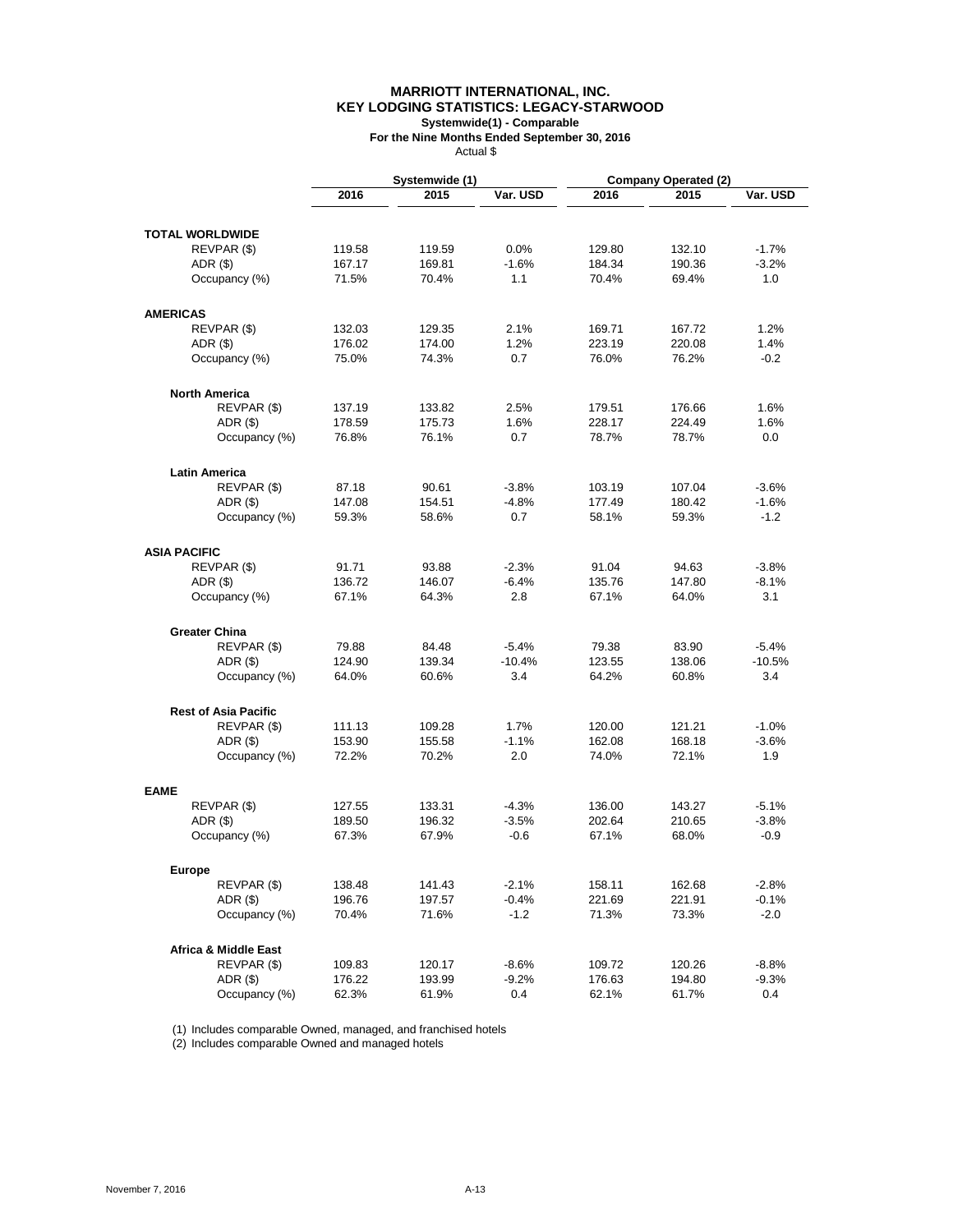# **MARRIOTT INTERNATIONAL, INC. KEY LODGING STATISTICS: PRO FORMA COMBINED COMPANY Constant \$**

|                                         |               |          |       | Three Months Ended September 30, 2016 and September 30, 2015 |                           |          |  |  |
|-----------------------------------------|---------------|----------|-------|--------------------------------------------------------------|---------------------------|----------|--|--|
|                                         | <b>REVPAR</b> |          |       | Occupancy                                                    | <b>Average Daily Rate</b> |          |  |  |
|                                         | 2016          | vs. 2015 | 2016  | vs. 2015                                                     | 2016                      | vs. 2015 |  |  |
| <b>Total North America</b> <sup>1</sup> | \$122.44      | 2.6%     | 78.1% | $0.1\%$ pts.                                                 | \$156.84                  | 2.4%     |  |  |
| Total International <sup>2</sup>        | \$107.51      | 1.1%     | 70.8% | 1.6% pts.                                                    | \$151.78                  | $-1.2%$  |  |  |
| Worldwide <sup>3</sup>                  | \$118.07      | 2.2%     | 75.9% | $0.5%$ pts.                                                  | \$155.45                  | 1.4%     |  |  |

**Comparable Systemwide Properties**

<sup>1</sup> North America includes properties located in the United States, Canada, and French Polynesia. Brands included are JW Marriott Hotels, The Ritz-Carlton, W Hotels, Luxury Collection, St. Regis Hotels, EDITION, Marriott Hotels, Sheraton Hotels, Westin Hotels,

Renaissance Hotels, Autograph Collection Hotels, Gaylord Hotels, Le Meridien Hotels, Courtyard, Residence Inn

 Fairfield Inn & Suites, SpringHill Suites, TownePlace Suites, Four Points Hotels, Aloft Hotels, Element Hotels, and AC by Marriott Hotels.

<sup>2</sup> International includes properties located outside of the United States, Canada, and French Polynesia. Brands included are JW Marriott Hotels, The Ritz-Carlton, W Hotels, Luxury Collection, St. Regis Hotels, EDITION, Bulgari, Marriott Hotels, Sheraton Hotels,

 Westin Hotels, Renaissance Hotels, Autograph Collection Hotels, Protea Hotels, Le Meridien Hotels, Courtyard, Residence Inn Fairfield Inn & Suites, Four Points Hotels, Aloft Hotels, Element Hotels, AC by Marriott Hotels and Moxy Hotels.

<sup>3</sup> Includes JW Marriott Hotels, The Ritz-Carlton, W Hotels, Luxury Collection, St. Regis Hotels, EDITION, Bulgari, Marriott Hotels, Sheraton Hotels,

Westin Hotels, Renaissance Hotels, Autograph Collection Hotels, Protea Hotels, Gaylord Hotels, Le Meridien Hotels,

 Courtyard, Residence Inn, Fairfield Inn & Suites, SpringHill Suites, TownePlace Suites, Four Points Hotels, Aloft Hotels, Element Hotels, AC by Marriott Hotels and Moxy Hotels.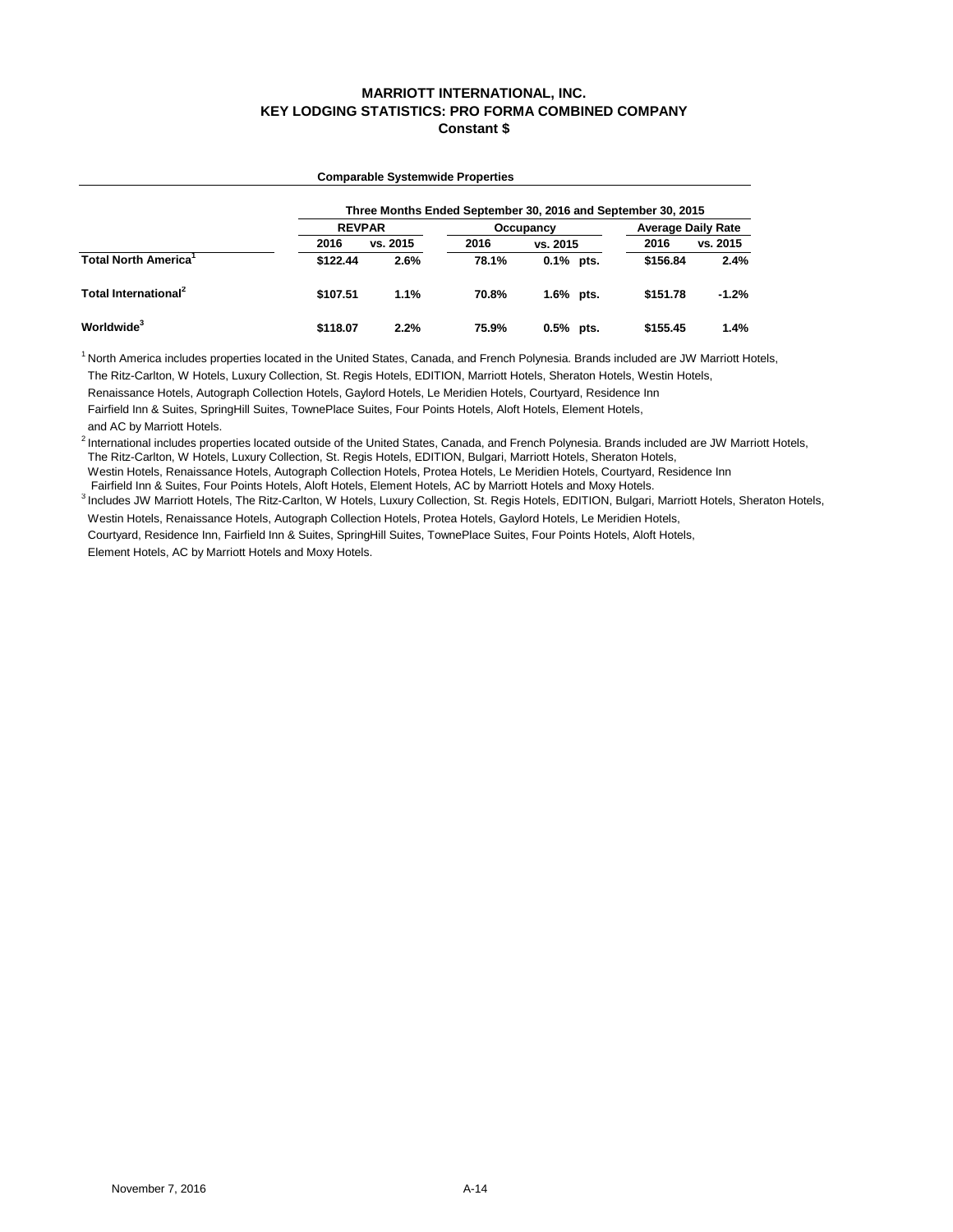## **MARRIOTT INTERNATIONAL, INC. NON-GAAP FINANCIAL MEASURES ADJUSTED EBITDA**

(\$ in millions)

|                                                                                                   | <b>Fiscal Year 2016</b> |                         |    |                   |    |                         |    |       |  |  |
|---------------------------------------------------------------------------------------------------|-------------------------|-------------------------|----|-------------------|----|-------------------------|----|-------|--|--|
|                                                                                                   |                         | <b>First</b><br>Quarter |    | Second<br>Quarter |    | <b>Third</b><br>Quarter |    | Total |  |  |
| Net income                                                                                        | \$                      | 219                     | \$ | 247               | \$ | 70                      | \$ | 536   |  |  |
| Interest expense                                                                                  |                         | 47                      |    | 57                |    | 55                      |    | 159   |  |  |
| Tax provision                                                                                     |                         | 107                     |    | 97                |    | 61                      |    | 265   |  |  |
| Depreciation and amortization                                                                     |                         | 31                      |    | 30                |    | 36                      |    | 97    |  |  |
| Depreciation classified in Reimbursed costs                                                       |                         | 14                      |    | 14                |    | 15                      |    | 43    |  |  |
| Interest expense from unconsolidated joint ventures                                               |                         |                         |    |                   |    |                         |    | 3     |  |  |
| Depreciation and amortization from unconsolidated joint ventures                                  |                         | 3                       |    | 3                 |    |                         |    | 10    |  |  |
| EBITDA **                                                                                         |                         | 422                     |    | 449               |    | 242                     |    | 1,113 |  |  |
| Merger-related costs                                                                              |                         | 8                       |    | 14                |    | 228                     |    | 250   |  |  |
| Share-based compensation (including share-based compensation<br>reimbursed by third-party owners) |                         | 28                      |    | 31                |    | 36                      |    | 95    |  |  |
| Starwood results for the 8 days ended September 30, 2016                                          |                         |                         |    |                   |    | (32)                    |    | (32)  |  |  |
| <b>Adjusted EBITDA **</b>                                                                         |                         | 458                     |    | 494               |    | 474                     |    | 1,426 |  |  |
| Increase over 2015 Quarterly Adjusted EBITDA **                                                   |                         | 7%                      |    | 8%                |    | 10%                     |    | 8%    |  |  |

|                                                                                                                           | Fiscal Year 2015        |     |                   |      |                         |     |                          |     |    |       |
|---------------------------------------------------------------------------------------------------------------------------|-------------------------|-----|-------------------|------|-------------------------|-----|--------------------------|-----|----|-------|
|                                                                                                                           | <b>First</b><br>Quarter |     | Second<br>Quarter |      | <b>Third</b><br>Quarter |     | <b>Fourth</b><br>Quarter |     |    | Total |
| Net income                                                                                                                |                         | 207 | \$                | 240  | \$                      | 210 | \$                       | 202 | \$ | 859   |
| Interest expense                                                                                                          |                         | 36  |                   | 42   |                         | 43  |                          | 46  |    | 167   |
| Tax provision                                                                                                             |                         | 100 |                   | 115  |                         | 99  |                          | 82  |    | 396   |
| Depreciation and amortization                                                                                             |                         | 32  |                   | 32   |                         | 31  |                          | 32  |    | 127   |
| Depreciation classified in Reimbursed costs                                                                               |                         | 14  |                   | 14   |                         | 15  |                          | 15  |    | 58    |
| Interest expense from unconsolidated joint ventures                                                                       |                         |     |                   |      |                         |     |                          |     |    | 2     |
| Depreciation and amortization from unconsolidated joint ventures                                                          |                         | 3   |                   |      |                         | 3   |                          |     |    | 10    |
| EBITDA <sup>**</sup>                                                                                                      |                         | 393 |                   | 445  |                         | 402 |                          | 379 |    | 1,619 |
| EDITION impairment charge                                                                                                 |                         | 12  |                   |      |                         |     |                          |     |    | 12    |
| Loss (gain) disposition of real estate                                                                                    |                         |     |                   | 22   |                         |     |                          | (7) |    | 15    |
| Gain on redemption of preferred equity ownership interest<br>Share-based compensation (including share-based compensation |                         |     |                   | (41) |                         |     |                          |     |    | (41)  |
| reimbursed by third-party owners)                                                                                         |                         | 24  |                   | 31   |                         | 29  |                          | 29  |    | 113   |
| Adjusted EBITDA **                                                                                                        |                         | 429 |                   | 457  |                         | 431 |                          | 401 |    | 1,718 |

\*\* Denotes non-GAAP financial measures. Please see page A-17 for information about our reasons for providing these alternative financial measures and the limitations on their use.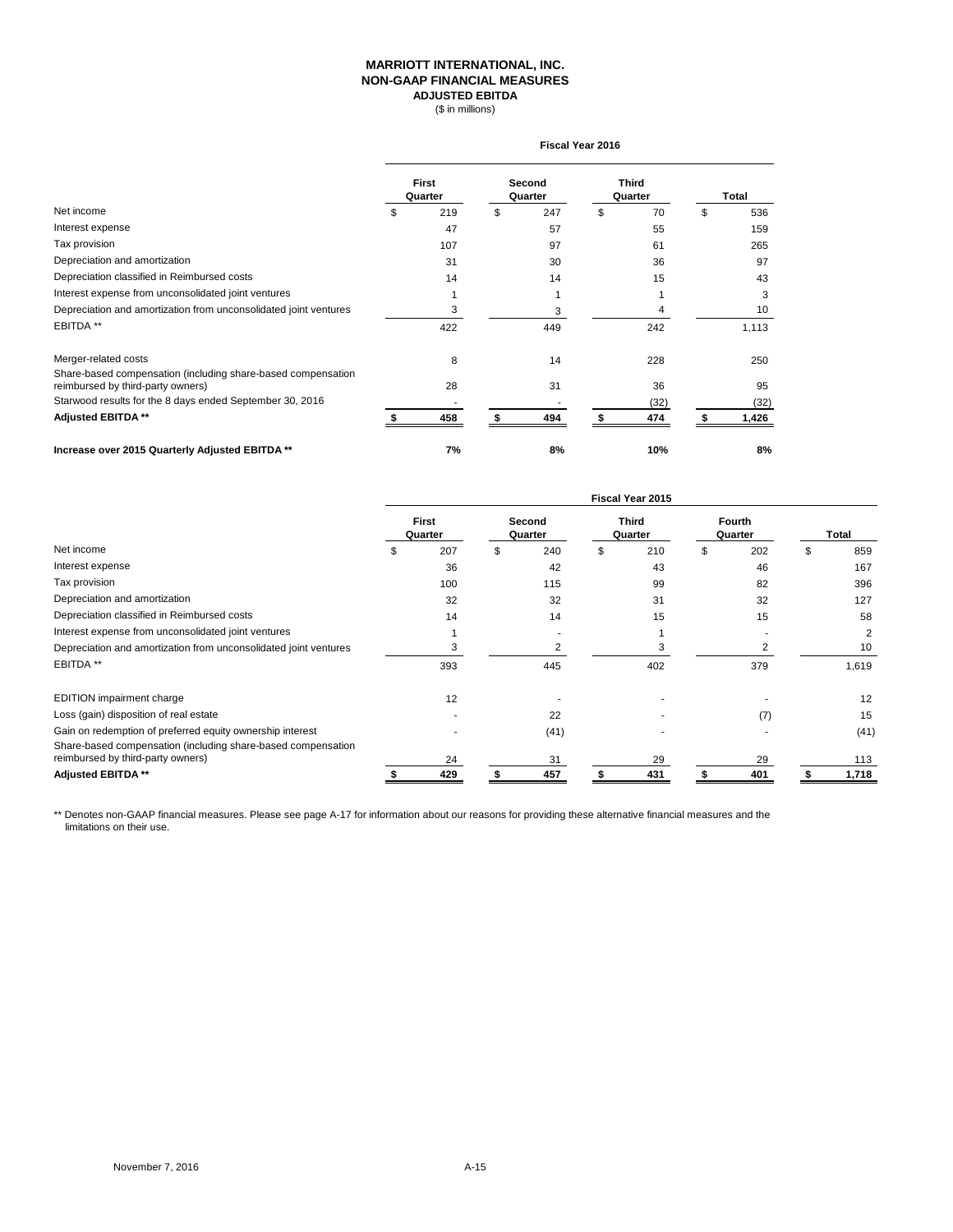### **MARRIOTT INTERNATIONAL, INC. PRO FORMA FINANCIAL MEASURES MARRIOTT AND STARWOOD TOTAL FEES AND OWNED, LEASED, AND OTHER, NET**

(\$ in millions)

|                                                                                     |                         | Pro Forma Fiscal Year 2016 |                         |              |
|-------------------------------------------------------------------------------------|-------------------------|----------------------------|-------------------------|--------------|
|                                                                                     | <b>First</b><br>Quarter | Second<br>Quarter          | <b>Third</b><br>Quarter | <b>Total</b> |
| Base management fees                                                                | \$<br>257               | \$<br>281                  | \$<br>266               | 804          |
| Franchise fees                                                                      | 281                     | 323                        | 330                     | 934          |
| Incentive management fees                                                           | 150                     | 136                        | 127                     | 413          |
| <b>Marriott and Starwood Pro Forma Fees</b>                                         | 688                     | 740                        | 723                     | 2,151        |
| Increase over 2015 Marriott and Starwood Pro Forma Fees                             | 4.4%                    | 4.6%                       | 5.5%                    |              |
| Owned, leased, and other revenue                                                    | 503                     | 553                        | 548                     | 1.604        |
| Owned, leased, and other expense                                                    | (365)                   | (388)                      | (382)                   | (1, 135)     |
| Marriott and Starwood Owned, leased, and other, net                                 | 138                     | 165                        | 166                     | 469          |
| Increase over 2015 Marriott and Starwood Pro Forma Owned.<br>Leased, and Other, net | 9.5%                    | $3.8\%$                    | 21.2%                   |              |

|                                                     | Pro Forma Fiscal Year 2015 |              |         |        |         |              |         |               |       |         |  |
|-----------------------------------------------------|----------------------------|--------------|---------|--------|---------|--------------|---------|---------------|-------|---------|--|
|                                                     |                            | <b>First</b> |         | Second |         | <b>Third</b> |         | <b>Fourth</b> |       |         |  |
|                                                     | Quarter                    |              | Quarter |        | Quarter |              | Quarter |               | Total |         |  |
| Base management fees                                |                            | 250          |         | 284    |         | 265          |         | 265           |       | 1,064   |  |
| Franchise fees                                      |                            | 272          |         | 296    |         | 305          |         | 273           |       | 1.146   |  |
| Incentive management fees                           |                            | 137          |         | 127    |         | 115          |         | 150           |       | 529     |  |
| <b>Marriott and Starwood Pro Forma Fees</b>         |                            | 659          |         | 707    |         | 685          |         | 688           |       | 2,739   |  |
| Owned, leased, and other revenue                    |                            | 562          |         | 589    |         | 535          |         | 565           |       | 2,251   |  |
| Owned, leased, and other expense                    |                            | (436)        |         | (430)  |         | (398)        |         | (399)         |       | (1,663) |  |
| Marriott and Starwood Owned, leased, and other, net |                            | 126          |         | 159    |         | 137          |         | 166           |       | 588     |  |

The unaudited pro forma combined financial information presented above illustrates the estimated impact of the September 23, 2016 acquisition of Starwood Hotels & Resorts Worldwide. This financial information is presented as if the acquisition had been completed on January 1, 2015 and combines the historical results of Marriott and Starwood. This financial information is not necessarily indicative of what the Company's results of operations would have been had the acquisition been completed as of January 1, 2015. In addition, the financial information is not indicative of future results or current financial conditions and does not reflect any anticipated synergies, operating efficiencies, cost savings, or integration costs that may results from the transaction.

This information should be read in conjunction with historical financial statements and accompanying notes filed with the SEC. Starwood historical franchise fees were adjusted to include fixed and variable components of license fees that Starwood expects to receive from ILG under the Vistana agreement. Reclassifications of Starwood historical results have been made to align with Marriott's presentation in all periods presented.